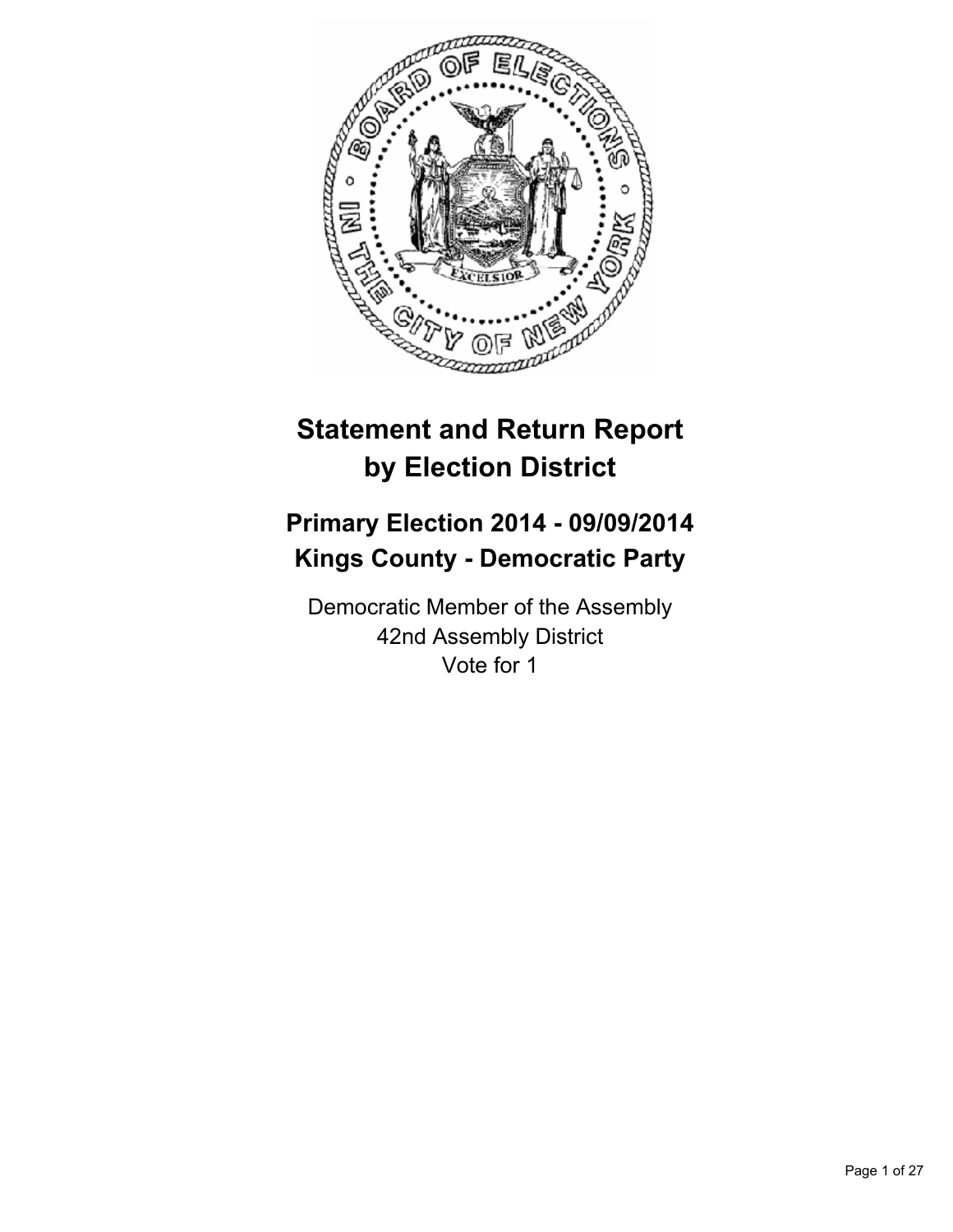

| <b>Total Votes</b>                                       | 6 |
|----------------------------------------------------------|---|
| RODNEYSE BICHOTTE                                        | 4 |
| L RICKIE TULLOCH                                         | 0 |
| VICTOR A. JORDAN                                         |   |
| MICHELE N. ADOLPHE                                       |   |
| <b>Total Applicable Ballots</b>                          | 6 |
| Less - Inapplicable Federal/Special Presidential Ballots | 0 |
| <b>Total Ballots</b>                                     | 6 |
| AFFIDAVIT                                                | 0 |
| <b>FEDERAL</b>                                           | 0 |
| ABSENTEE/MILITARY                                        | 0 |
| <b>EMERGENCY</b>                                         | 0 |
| PUBLIC COUNTER                                           | 6 |

## **002/42**

| <b>PUBLIC COUNTER</b>                                    | 63 |
|----------------------------------------------------------|----|
| <b>EMERGENCY</b>                                         | 0  |
| ABSENTEE/MILITARY                                        | 0  |
| <b>FEDERAL</b>                                           | 0  |
| AFFIDAVIT                                                | 0  |
| <b>Total Ballots</b>                                     | 63 |
| Less - Inapplicable Federal/Special Presidential Ballots | 0  |
| <b>Total Applicable Ballots</b>                          | 63 |
| MICHELE N. ADOLPHE                                       | 16 |
| VICTOR A. JORDAN                                         | 4  |
| L RICKIE TULLOCH                                         | 10 |
| RODNEYSE BICHOTTE                                        | 30 |
| <b>Total Votes</b>                                       | 60 |
| Unrecorded                                               | 3  |

| <b>PUBLIC COUNTER</b>                                    | 85 |
|----------------------------------------------------------|----|
| <b>EMERGENCY</b>                                         | 0  |
| ABSENTEE/MILITARY                                        | 1  |
| <b>FEDERAL</b>                                           | 0  |
| AFFIDAVIT                                                | 1  |
| <b>Total Ballots</b>                                     | 87 |
| Less - Inapplicable Federal/Special Presidential Ballots | 0  |
| <b>Total Applicable Ballots</b>                          | 87 |
| MICHELE N. ADOLPHE                                       | 13 |
| VICTOR A. JORDAN                                         | 3  |
| L RICKIE TULLOCH                                         | 25 |
| RODNEYSE BICHOTTE                                        | 40 |
| <b>Total Votes</b>                                       | 81 |
| Unrecorded                                               | 6  |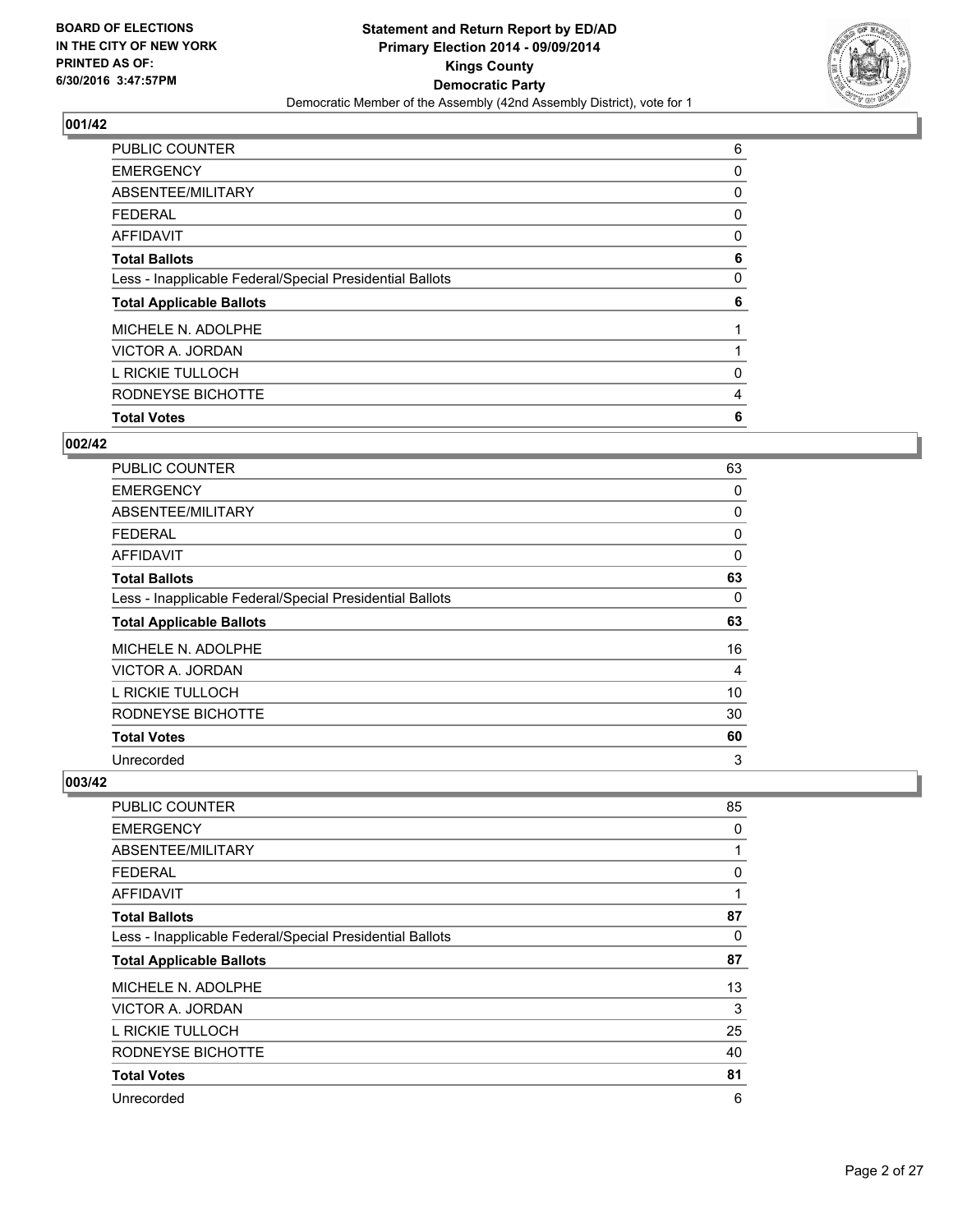

| <b>PUBLIC COUNTER</b>                                    | 64 |
|----------------------------------------------------------|----|
| <b>EMERGENCY</b>                                         | 0  |
| ABSENTEE/MILITARY                                        | 1  |
| <b>FEDERAL</b>                                           | 0  |
| <b>AFFIDAVIT</b>                                         | 0  |
| <b>Total Ballots</b>                                     | 65 |
| Less - Inapplicable Federal/Special Presidential Ballots | 0  |
| <b>Total Applicable Ballots</b>                          | 65 |
| MICHELE N. ADOLPHE                                       | 5  |
| VICTOR A. JORDAN                                         | 8  |
| L RICKIE TULLOCH                                         | 18 |
| RODNEYSE BICHOTTE                                        | 26 |
| <b>Total Votes</b>                                       | 57 |
| Unrecorded                                               | 8  |

## **005/42**

| <b>PUBLIC COUNTER</b>                                    | 110 |
|----------------------------------------------------------|-----|
| <b>EMERGENCY</b>                                         | 0   |
| ABSENTEE/MILITARY                                        | 1   |
| <b>FEDERAL</b>                                           | 0   |
| AFFIDAVIT                                                | 0   |
| <b>Total Ballots</b>                                     | 111 |
| Less - Inapplicable Federal/Special Presidential Ballots | 0   |
| <b>Total Applicable Ballots</b>                          | 111 |
| MICHELE N. ADOLPHE                                       | 18  |
| VICTOR A. JORDAN                                         | 11  |
| L RICKIE TULLOCH                                         | 21  |
| RODNEYSE BICHOTTE                                        | 52  |
| <b>Total Votes</b>                                       | 102 |
| Unrecorded                                               | 9   |

| <b>PUBLIC COUNTER</b>                                    | 66           |
|----------------------------------------------------------|--------------|
| <b>EMERGENCY</b>                                         | 0            |
| ABSENTEE/MILITARY                                        | 3            |
| <b>FEDERAL</b>                                           | 0            |
| AFFIDAVIT                                                | $\mathbf{0}$ |
| <b>Total Ballots</b>                                     | 69           |
| Less - Inapplicable Federal/Special Presidential Ballots | 0            |
| <b>Total Applicable Ballots</b>                          | 69           |
| MICHELE N. ADOLPHE                                       | 10           |
| VICTOR A. JORDAN                                         | 5            |
| L RICKIE TULLOCH                                         | 20           |
| RODNEYSE BICHOTTE                                        | 27           |
| <b>Total Votes</b>                                       | 62           |
| Unrecorded                                               | 7            |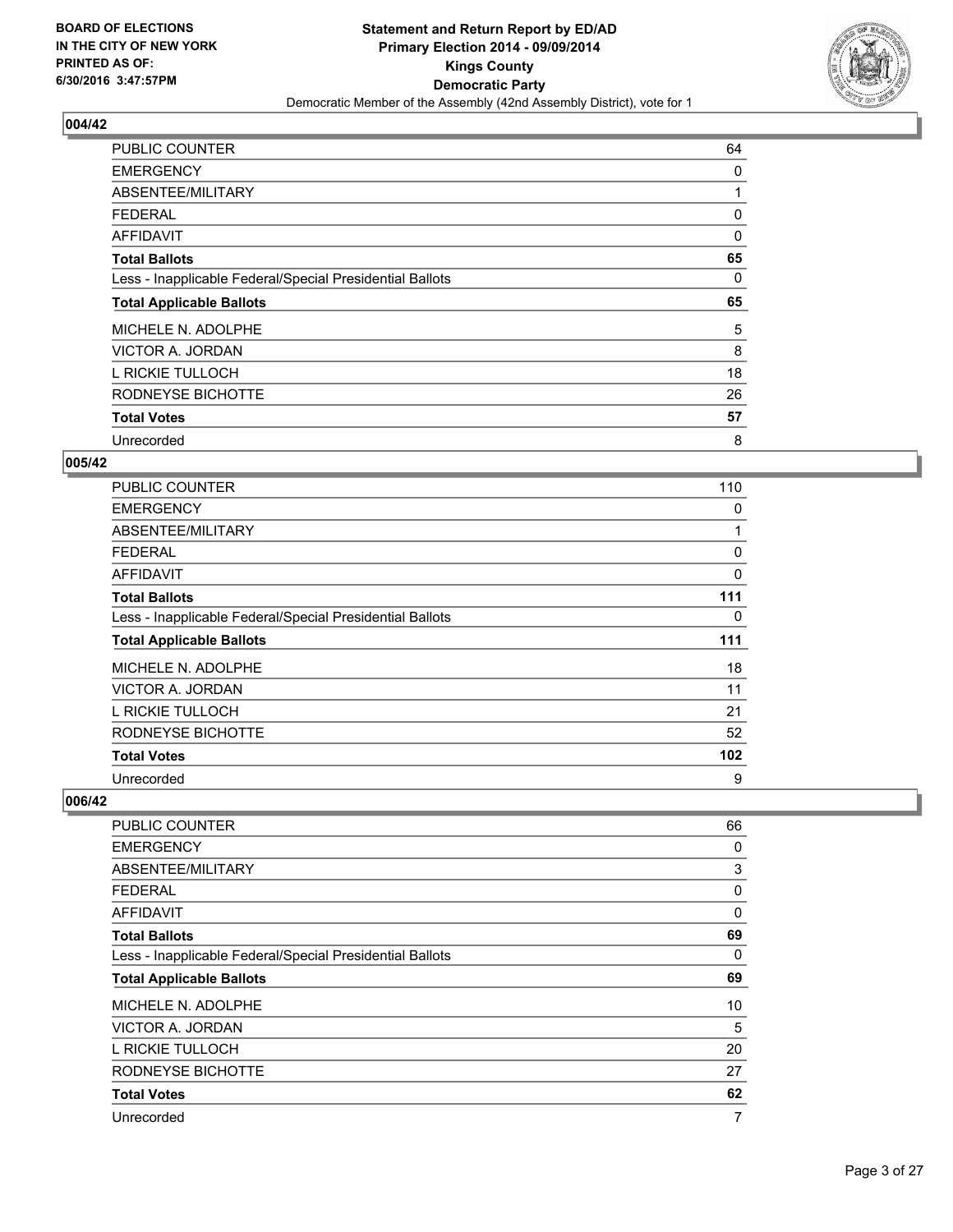

| <b>PUBLIC COUNTER</b>                                    | 84                |
|----------------------------------------------------------|-------------------|
| <b>EMERGENCY</b>                                         | 0                 |
| ABSENTEE/MILITARY                                        |                   |
| <b>FEDERAL</b>                                           | 0                 |
| AFFIDAVIT                                                | 2                 |
| <b>Total Ballots</b>                                     | 87                |
| Less - Inapplicable Federal/Special Presidential Ballots | 0                 |
| <b>Total Applicable Ballots</b>                          | 87                |
| MICHELE N. ADOLPHE                                       | $12 \overline{ }$ |
| VICTOR A. JORDAN                                         | 7                 |
| L RICKIE TULLOCH                                         | 25                |
| RODNEYSE BICHOTTE                                        | 35                |
| <b>Total Votes</b>                                       | 79                |
| Unrecorded                                               | 8                 |

## **008/42**

| PUBLIC COUNTER                                           | 89 |
|----------------------------------------------------------|----|
| <b>EMERGENCY</b>                                         | 0  |
| ABSENTEE/MILITARY                                        | 3  |
| <b>FEDERAL</b>                                           | 0  |
| <b>AFFIDAVIT</b>                                         | 0  |
| <b>Total Ballots</b>                                     | 92 |
| Less - Inapplicable Federal/Special Presidential Ballots | 0  |
| <b>Total Applicable Ballots</b>                          | 92 |
| MICHELE N. ADOLPHE                                       | 15 |
| VICTOR A. JORDAN                                         | 4  |
| L RICKIE TULLOCH                                         | 23 |
| RODNEYSE BICHOTTE                                        | 44 |
| <b>Total Votes</b>                                       | 86 |
| Unrecorded                                               | 6  |

| PUBLIC COUNTER                                           | 95           |
|----------------------------------------------------------|--------------|
| <b>EMERGENCY</b>                                         | 0            |
| ABSENTEE/MILITARY                                        | 3            |
| <b>FEDERAL</b>                                           | 0            |
| AFFIDAVIT                                                | $\mathbf{1}$ |
| <b>Total Ballots</b>                                     | 99           |
| Less - Inapplicable Federal/Special Presidential Ballots | 0            |
| <b>Total Applicable Ballots</b>                          | 99           |
| MICHELE N. ADOLPHE                                       | 17           |
| VICTOR A. JORDAN                                         | 7            |
| L RICKIE TULLOCH                                         | 18           |
| RODNEYSE BICHOTTE                                        | 47           |
| <b>Total Votes</b>                                       | 89           |
| Unrecorded                                               | 10           |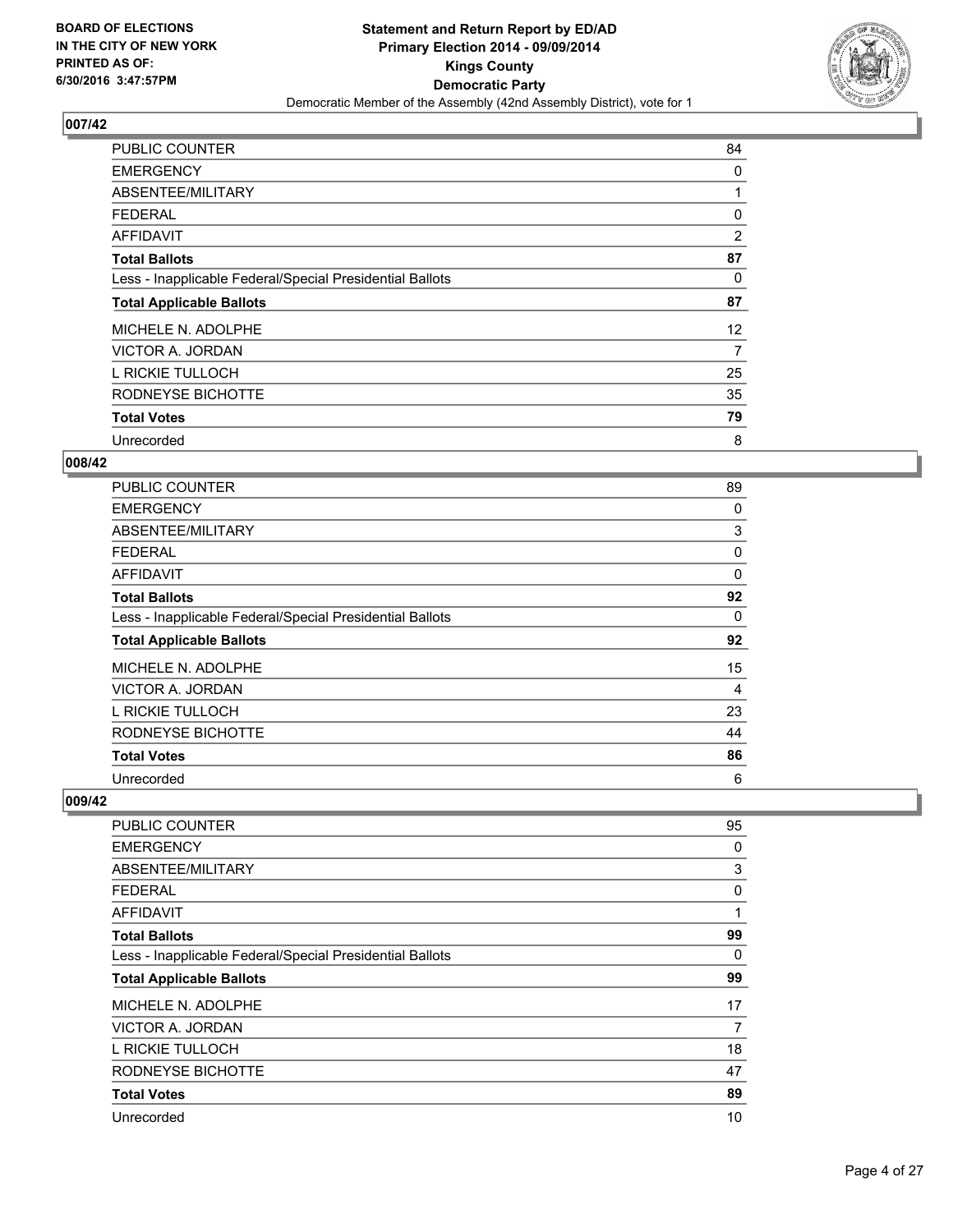

| <b>PUBLIC COUNTER</b>                                    | 125 |
|----------------------------------------------------------|-----|
| <b>EMERGENCY</b>                                         | 0   |
| ABSENTEE/MILITARY                                        |     |
| <b>FEDERAL</b>                                           | 0   |
| AFFIDAVIT                                                | 2   |
| <b>Total Ballots</b>                                     | 128 |
| Less - Inapplicable Federal/Special Presidential Ballots | 0   |
| <b>Total Applicable Ballots</b>                          | 128 |
| MICHELE N. ADOLPHE                                       | 15  |
| VICTOR A. JORDAN                                         | 6   |
|                                                          |     |
| L RICKIE TULLOCH                                         | 71  |
| RODNEYSE BICHOTTE                                        | 30  |
| <b>Total Votes</b>                                       | 122 |

## **011/42**

| <b>PUBLIC COUNTER</b>                                    | 87 |
|----------------------------------------------------------|----|
| <b>EMERGENCY</b>                                         | 0  |
| ABSENTEE/MILITARY                                        | 0  |
| FEDERAL                                                  | 0  |
| <b>AFFIDAVIT</b>                                         | 0  |
| <b>Total Ballots</b>                                     | 87 |
| Less - Inapplicable Federal/Special Presidential Ballots | 0  |
| <b>Total Applicable Ballots</b>                          | 87 |
| MICHELE N. ADOLPHE                                       | 22 |
| VICTOR A. JORDAN                                         | 4  |
| L RICKIE TULLOCH                                         | 22 |
| RODNEYSE BICHOTTE                                        | 33 |
| <b>Total Votes</b>                                       | 81 |
| Unrecorded                                               | 6  |

| <b>PUBLIC COUNTER</b>                                    | 80       |
|----------------------------------------------------------|----------|
| <b>EMERGENCY</b>                                         | 0        |
| ABSENTEE/MILITARY                                        | 3        |
| <b>FEDERAL</b>                                           | 0        |
| AFFIDAVIT                                                | $\Omega$ |
| <b>Total Ballots</b>                                     | 83       |
| Less - Inapplicable Federal/Special Presidential Ballots | 0        |
| <b>Total Applicable Ballots</b>                          | 83       |
| MICHELE N. ADOLPHE                                       | 12       |
| VICTOR A. JORDAN                                         | 12       |
| L RICKIE TULLOCH                                         | 31       |
| RODNEYSE BICHOTTE                                        | 23       |
| <b>Total Votes</b>                                       | 78       |
| Unrecorded                                               | 5        |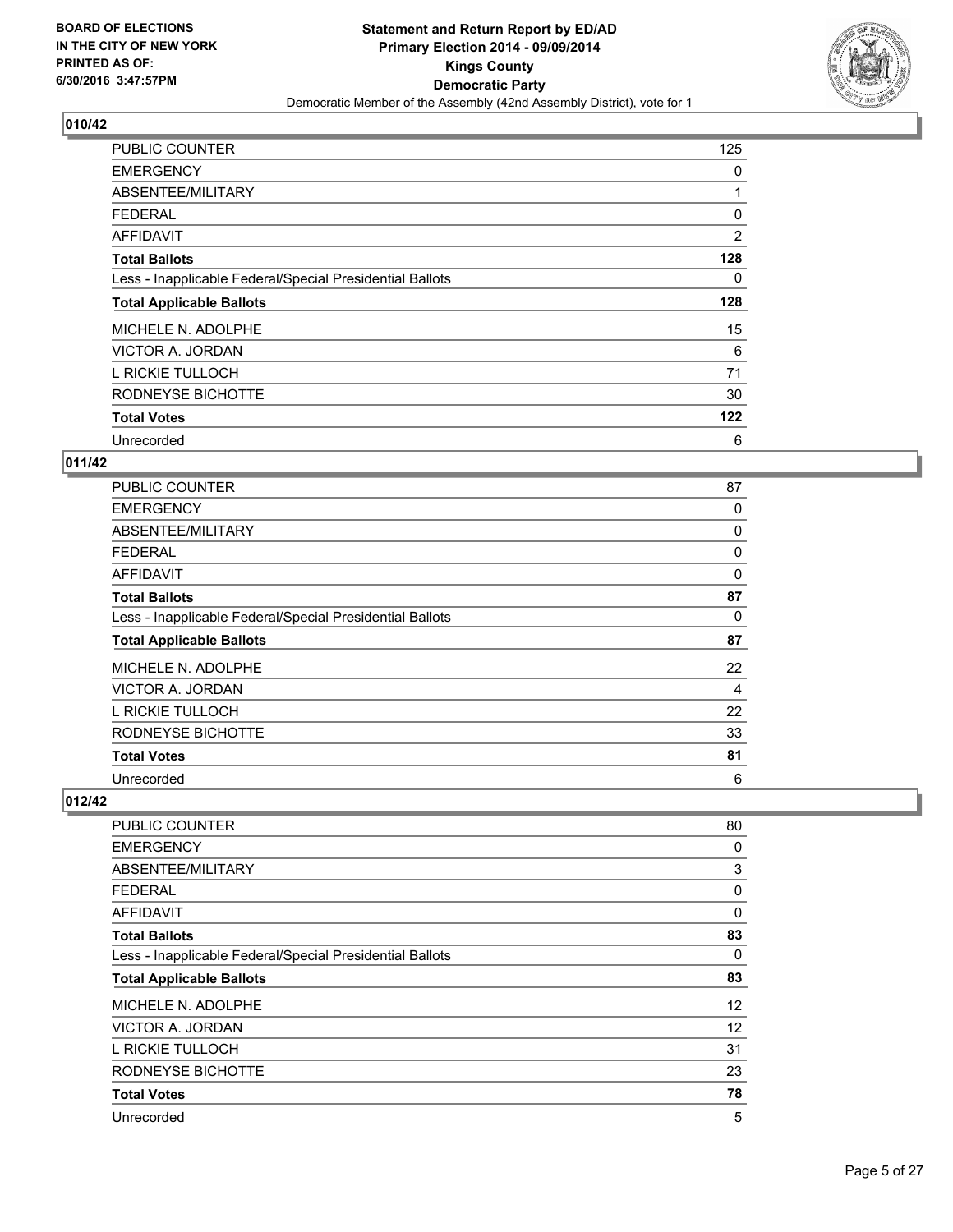

| <b>PUBLIC COUNTER</b>                                    | 59 |
|----------------------------------------------------------|----|
| <b>EMERGENCY</b>                                         | 0  |
| ABSENTEE/MILITARY                                        |    |
| <b>FEDERAL</b>                                           | 0  |
| AFFIDAVIT                                                | 0  |
| <b>Total Ballots</b>                                     | 60 |
| Less - Inapplicable Federal/Special Presidential Ballots | 0  |
| <b>Total Applicable Ballots</b>                          | 60 |
| MICHELE N. ADOLPHE                                       | 12 |
| VICTOR A. JORDAN                                         | 3  |
| L RICKIE TULLOCH                                         | 15 |
| RODNEYSE BICHOTTE                                        | 28 |
| <b>Total Votes</b>                                       | 58 |
| Unrecorded                                               | 2  |

## **014/42**

| PUBLIC COUNTER                                           | 34 |
|----------------------------------------------------------|----|
| <b>EMERGENCY</b>                                         | 0  |
| ABSENTEE/MILITARY                                        | 4  |
| <b>FEDERAL</b>                                           | 0  |
| AFFIDAVIT                                                | 0  |
| <b>Total Ballots</b>                                     | 38 |
| Less - Inapplicable Federal/Special Presidential Ballots | 0  |
| <b>Total Applicable Ballots</b>                          | 38 |
| MICHELE N. ADOLPHE                                       | 6  |
| VICTOR A. JORDAN                                         | 1  |
| L RICKIE TULLOCH                                         | 13 |
| RODNEYSE BICHOTTE                                        | 17 |
| <b>Total Votes</b>                                       | 37 |
| Unrecorded                                               | 1  |

| PUBLIC COUNTER                                           | 91             |
|----------------------------------------------------------|----------------|
| <b>EMERGENCY</b>                                         | 0              |
| ABSENTEE/MILITARY                                        | 0              |
| <b>FEDERAL</b>                                           | 0              |
| AFFIDAVIT                                                | $\overline{2}$ |
| <b>Total Ballots</b>                                     | 93             |
| Less - Inapplicable Federal/Special Presidential Ballots | 0              |
| <b>Total Applicable Ballots</b>                          | 93             |
| MICHELE N. ADOLPHE                                       | 11             |
| VICTOR A. JORDAN                                         | 8              |
| L RICKIE TULLOCH                                         | 14             |
| RODNEYSE BICHOTTE                                        | 57             |
| <b>Total Votes</b>                                       | 90             |
| Unrecorded                                               | 3              |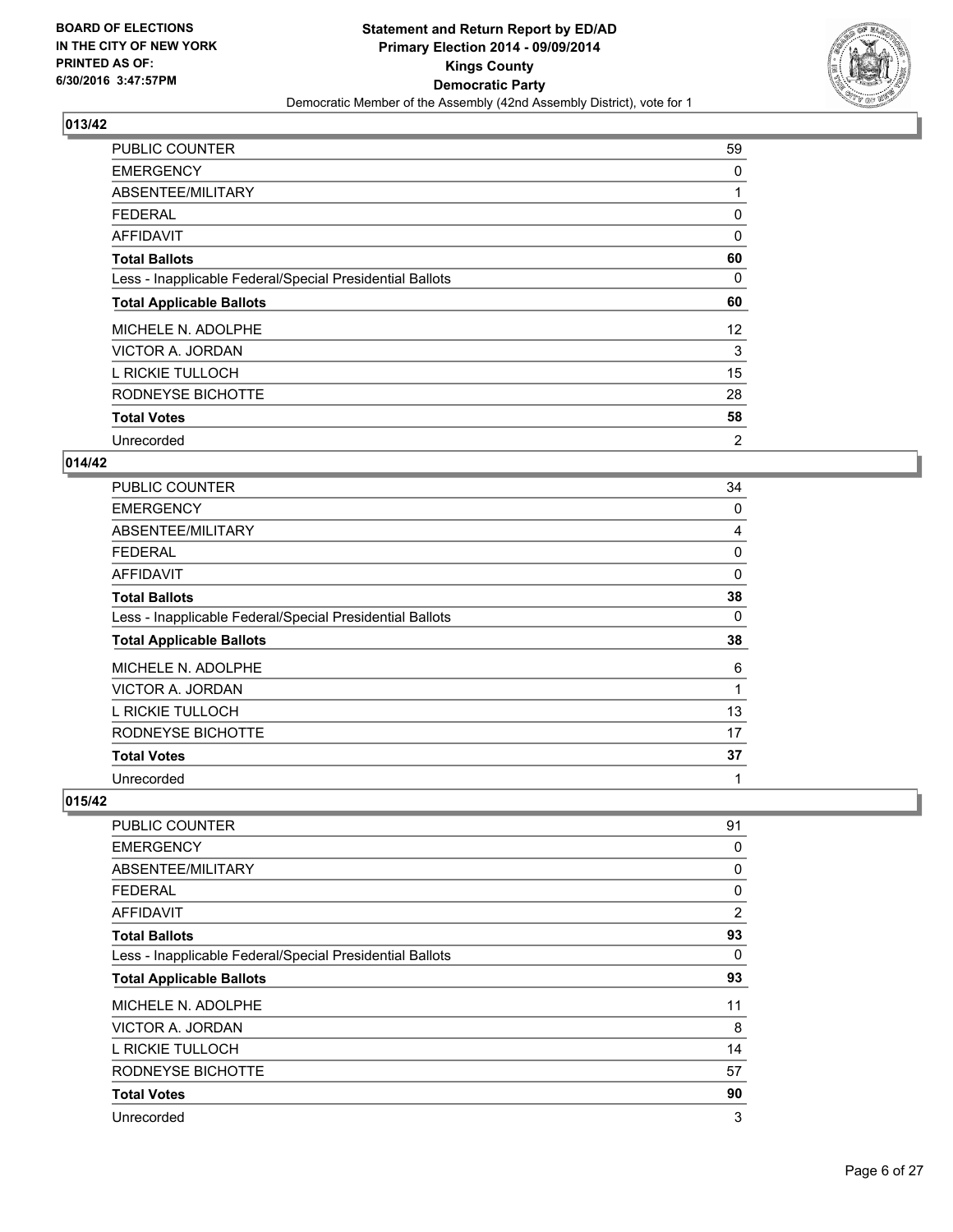

| <b>PUBLIC COUNTER</b>                                    | 90             |
|----------------------------------------------------------|----------------|
| <b>EMERGENCY</b>                                         | 0              |
| ABSENTEE/MILITARY                                        | 7              |
| <b>FEDERAL</b>                                           | 0              |
| <b>AFFIDAVIT</b>                                         | $\overline{2}$ |
| <b>Total Ballots</b>                                     | 99             |
| Less - Inapplicable Federal/Special Presidential Ballots | 0              |
| <b>Total Applicable Ballots</b>                          | 99             |
| MICHELE N. ADOLPHE                                       | 13             |
| VICTOR A. JORDAN                                         | 4              |
| L RICKIE TULLOCH                                         | 26             |
| RODNEYSE BICHOTTE                                        | 50             |
| <b>Total Votes</b>                                       | 93             |
| Unrecorded                                               | 6              |

## **017/42**

| PUBLIC COUNTER                                           | 86 |
|----------------------------------------------------------|----|
| <b>EMERGENCY</b>                                         | 0  |
| ABSENTEE/MILITARY                                        | 1  |
| FEDERAL                                                  | 0  |
| <b>AFFIDAVIT</b>                                         | 2  |
| <b>Total Ballots</b>                                     | 89 |
| Less - Inapplicable Federal/Special Presidential Ballots | 0  |
| <b>Total Applicable Ballots</b>                          | 89 |
| MICHELE N. ADOLPHE                                       | 17 |
| VICTOR A. JORDAN                                         | 6  |
| L RICKIE TULLOCH                                         | 18 |
| RODNEYSE BICHOTTE                                        | 43 |
| <b>Total Votes</b>                                       | 84 |
| Unrecorded                                               | 5  |

| PUBLIC COUNTER                                           | 54           |
|----------------------------------------------------------|--------------|
| <b>EMERGENCY</b>                                         | 0            |
| ABSENTEE/MILITARY                                        | $\mathbf{1}$ |
| <b>FEDERAL</b>                                           | 0            |
| AFFIDAVIT                                                | 1            |
| <b>Total Ballots</b>                                     | 56           |
| Less - Inapplicable Federal/Special Presidential Ballots | 0            |
| <b>Total Applicable Ballots</b>                          | 56           |
| MICHELE N. ADOLPHE                                       | 5            |
| VICTOR A. JORDAN                                         | 4            |
| L RICKIE TULLOCH                                         | 12           |
| RODNEYSE BICHOTTE                                        | 32           |
| <b>Total Votes</b>                                       | 53           |
| Unrecorded                                               | 3            |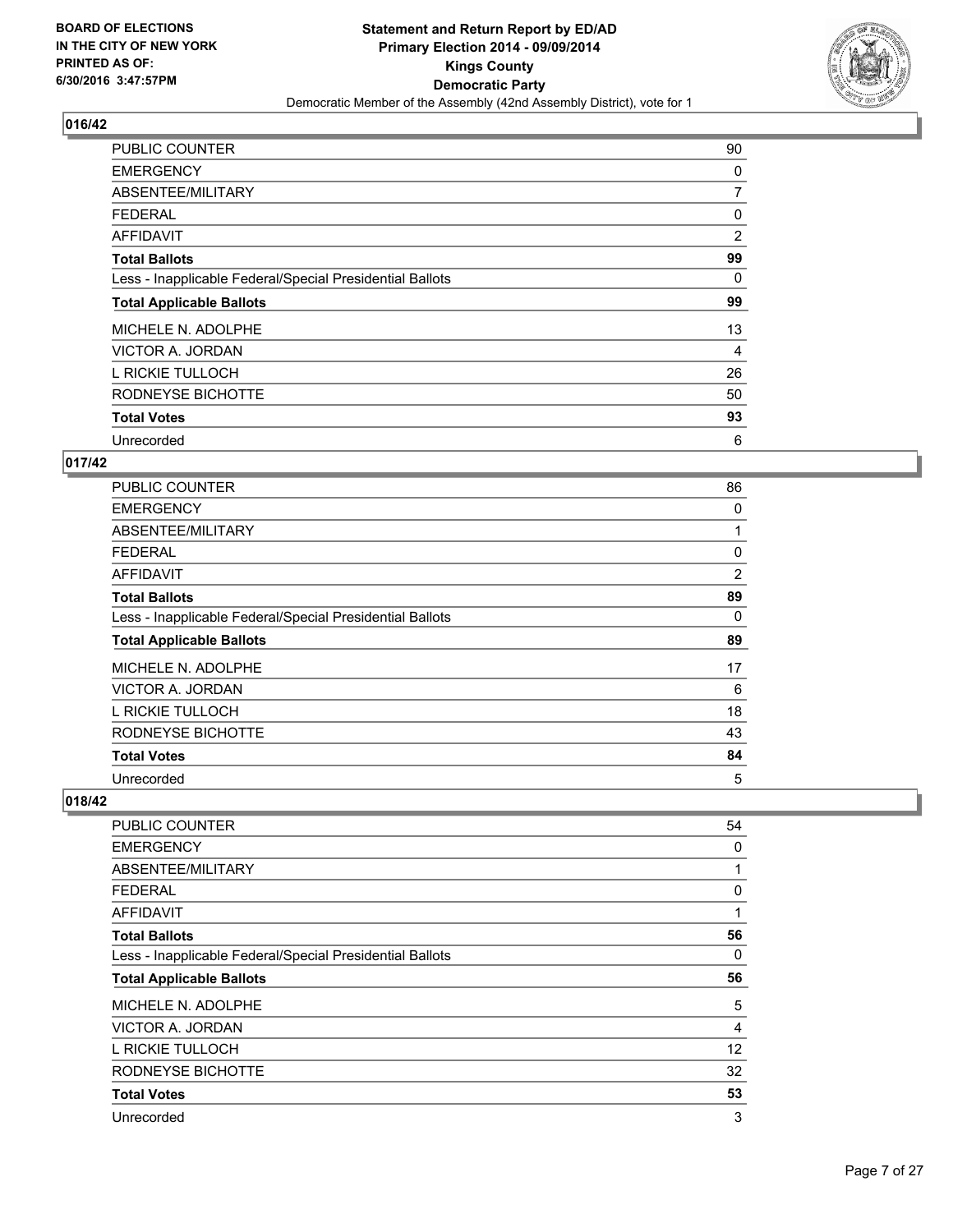

| <b>PUBLIC COUNTER</b>                                    | 47 |
|----------------------------------------------------------|----|
| <b>EMERGENCY</b>                                         | 0  |
| ABSENTEE/MILITARY                                        | 0  |
| <b>FEDERAL</b>                                           | 0  |
| AFFIDAVIT                                                | 0  |
| <b>Total Ballots</b>                                     | 47 |
| Less - Inapplicable Federal/Special Presidential Ballots | 0  |
| <b>Total Applicable Ballots</b>                          | 47 |
| MICHELE N. ADOLPHE                                       | 7  |
| VICTOR A. JORDAN                                         |    |
| L RICKIE TULLOCH                                         | 14 |
| RODNEYSE BICHOTTE                                        | 20 |
| <b>Total Votes</b>                                       | 42 |
| Unrecorded                                               | 5  |

## **020/42**

| PUBLIC COUNTER                                           | 83             |
|----------------------------------------------------------|----------------|
| <b>EMERGENCY</b>                                         | 0              |
| ABSENTEE/MILITARY                                        | 3              |
| FEDERAL                                                  | 0              |
| <b>AFFIDAVIT</b>                                         | $\overline{2}$ |
| <b>Total Ballots</b>                                     | 88             |
| Less - Inapplicable Federal/Special Presidential Ballots | 0              |
| <b>Total Applicable Ballots</b>                          | 88             |
| MICHELE N. ADOLPHE                                       | 12             |
| VICTOR A. JORDAN                                         | 5              |
| L RICKIE TULLOCH                                         | 24             |
| RODNEYSE BICHOTTE                                        | 41             |
| <b>Total Votes</b>                                       | 82             |
| Unrecorded                                               | 6              |

| <b>PUBLIC COUNTER</b>                                    | 77 |
|----------------------------------------------------------|----|
| <b>EMERGENCY</b>                                         | 0  |
| ABSENTEE/MILITARY                                        | 3  |
| <b>FEDERAL</b>                                           | 0  |
| AFFIDAVIT                                                | 1  |
| <b>Total Ballots</b>                                     | 81 |
| Less - Inapplicable Federal/Special Presidential Ballots | 0  |
| <b>Total Applicable Ballots</b>                          | 81 |
| MICHELE N. ADOLPHE                                       | 12 |
| VICTOR A. JORDAN                                         | 4  |
| L RICKIE TULLOCH                                         | 33 |
| RODNEYSE BICHOTTE                                        | 26 |
| <b>Total Votes</b>                                       | 75 |
| Unrecorded                                               | 6  |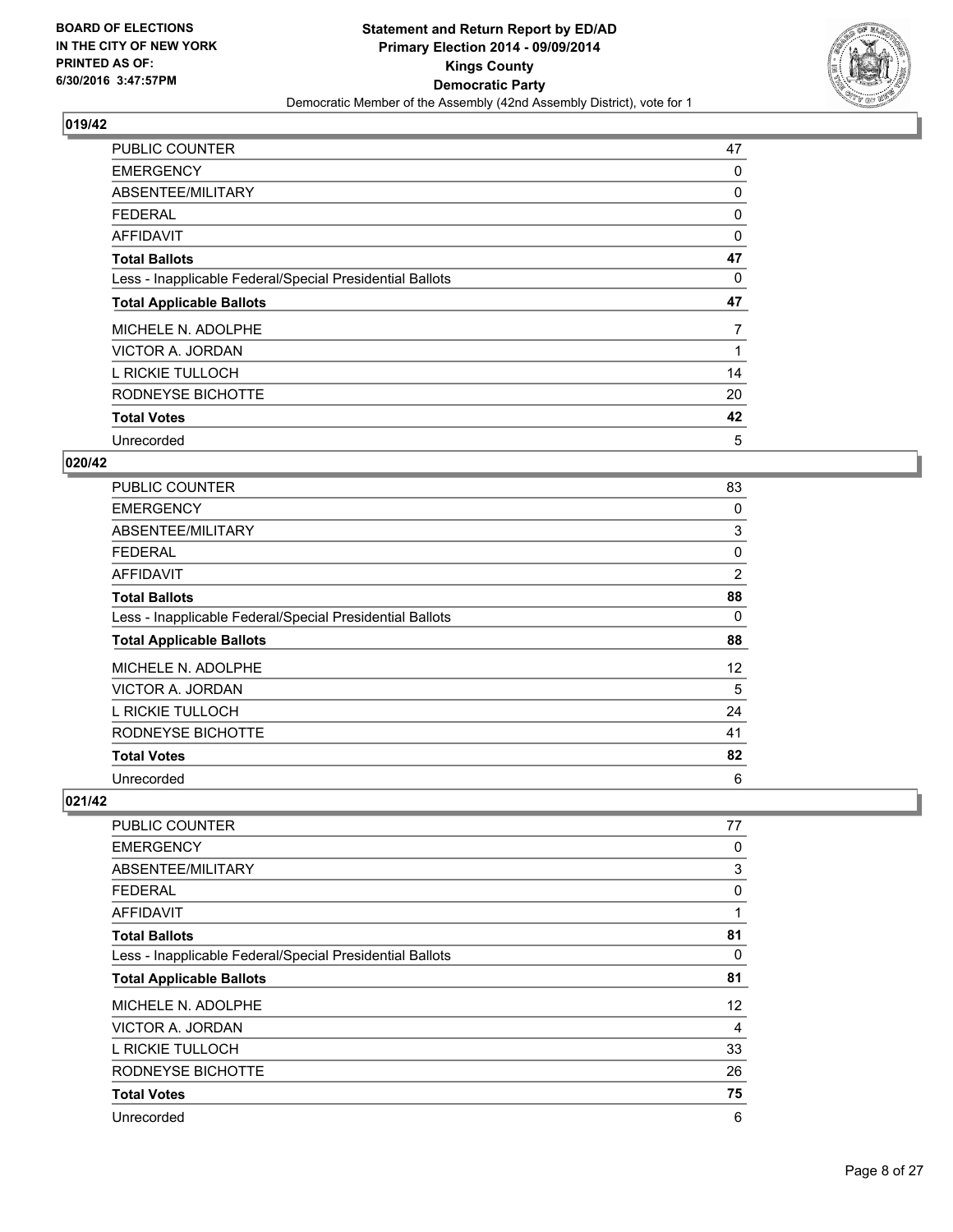

| <b>PUBLIC COUNTER</b>                                    | 78 |
|----------------------------------------------------------|----|
| <b>EMERGENCY</b>                                         | 0  |
| ABSENTEE/MILITARY                                        | 0  |
| <b>FEDERAL</b>                                           | 0  |
| <b>AFFIDAVIT</b>                                         | 0  |
| <b>Total Ballots</b>                                     | 78 |
| Less - Inapplicable Federal/Special Presidential Ballots | 0  |
| <b>Total Applicable Ballots</b>                          | 78 |
| MICHELE N. ADOLPHE                                       | 9  |
| VICTOR A. JORDAN                                         | 2  |
| L RICKIE TULLOCH                                         | 23 |
| RODNEYSE BICHOTTE                                        | 37 |
| <b>Total Votes</b>                                       | 71 |
| Unrecorded                                               | 7  |

## **023/42**

| <b>PUBLIC COUNTER</b>                                    | 110      |
|----------------------------------------------------------|----------|
| <b>EMERGENCY</b>                                         | 0        |
| ABSENTEE/MILITARY                                        | 3        |
| <b>FEDERAL</b>                                           | 0        |
| AFFIDAVIT                                                | $\Omega$ |
| <b>Total Ballots</b>                                     | 113      |
| Less - Inapplicable Federal/Special Presidential Ballots | 0        |
| <b>Total Applicable Ballots</b>                          | 113      |
| MICHELE N. ADOLPHE                                       | 19       |
| VICTOR A. JORDAN                                         | 4        |
| L RICKIE TULLOCH                                         | 26       |
| RODNEYSE BICHOTTE                                        | 54       |
| UNATTRIBUTABLE WRITE-IN (WRITE-IN)                       | 1        |
| <b>Total Votes</b>                                       | 104      |
| Unrecorded                                               | 9        |

| <b>PUBLIC COUNTER</b>                                    | 109            |
|----------------------------------------------------------|----------------|
| <b>EMERGENCY</b>                                         | 0              |
| ABSENTEE/MILITARY                                        | $\overline{2}$ |
| <b>FEDERAL</b>                                           | 0              |
| AFFIDAVIT                                                | $\overline{2}$ |
| <b>Total Ballots</b>                                     | 113            |
| Less - Inapplicable Federal/Special Presidential Ballots | 0              |
| <b>Total Applicable Ballots</b>                          | 113            |
| MICHELE N. ADOLPHE                                       | 16             |
| VICTOR A. JORDAN                                         | 9              |
| L RICKIE TULLOCH                                         | 29             |
| RODNEYSE BICHOTTE                                        | 41             |
| <b>Total Votes</b>                                       | 95             |
| Unrecorded                                               | 18             |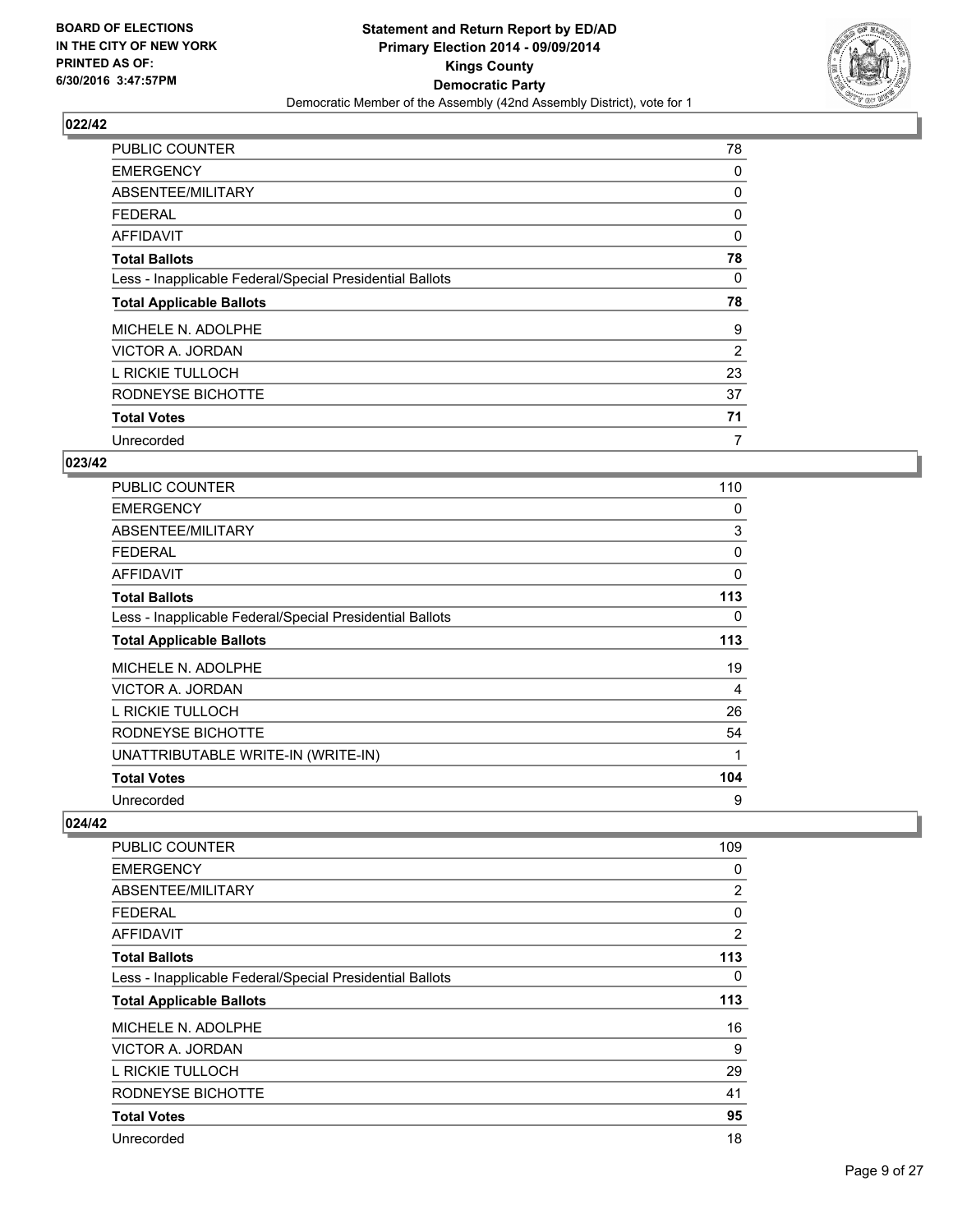

| <b>PUBLIC COUNTER</b>                                    | 96  |
|----------------------------------------------------------|-----|
| <b>EMERGENCY</b>                                         | 0   |
| ABSENTEE/MILITARY                                        | 3   |
| <b>FEDERAL</b>                                           | 0   |
| AFFIDAVIT                                                |     |
| <b>Total Ballots</b>                                     | 100 |
| Less - Inapplicable Federal/Special Presidential Ballots | 0   |
| <b>Total Applicable Ballots</b>                          | 100 |
| MICHELE N. ADOLPHE                                       | 7   |
| VICTOR A. JORDAN                                         | 3   |
| L RICKIE TULLOCH                                         | 25  |
| RODNEYSE BICHOTTE                                        | 61  |
| <b>Total Votes</b>                                       | 96  |
| Unrecorded                                               | 4   |

## **026/42**

| PUBLIC COUNTER                                           | 81 |
|----------------------------------------------------------|----|
| <b>EMERGENCY</b>                                         | 0  |
| ABSENTEE/MILITARY                                        | 1  |
| FEDERAL                                                  | 0  |
| AFFIDAVIT                                                | 0  |
| <b>Total Ballots</b>                                     | 82 |
| Less - Inapplicable Federal/Special Presidential Ballots | 0  |
| <b>Total Applicable Ballots</b>                          | 82 |
| MICHELE N. ADOLPHE                                       | 13 |
| VICTOR A. JORDAN                                         | 2  |
| L RICKIE TULLOCH                                         | 18 |
| RODNEYSE BICHOTTE                                        | 45 |
| <b>Total Votes</b>                                       | 78 |
| Unrecorded                                               | 4  |

| 75           |
|--------------|
| 0            |
| 4            |
| 0            |
| $\mathbf{0}$ |
| 79           |
| 0            |
| 79           |
| 22           |
| 2            |
| 11           |
| 39           |
| 74           |
| 5            |
|              |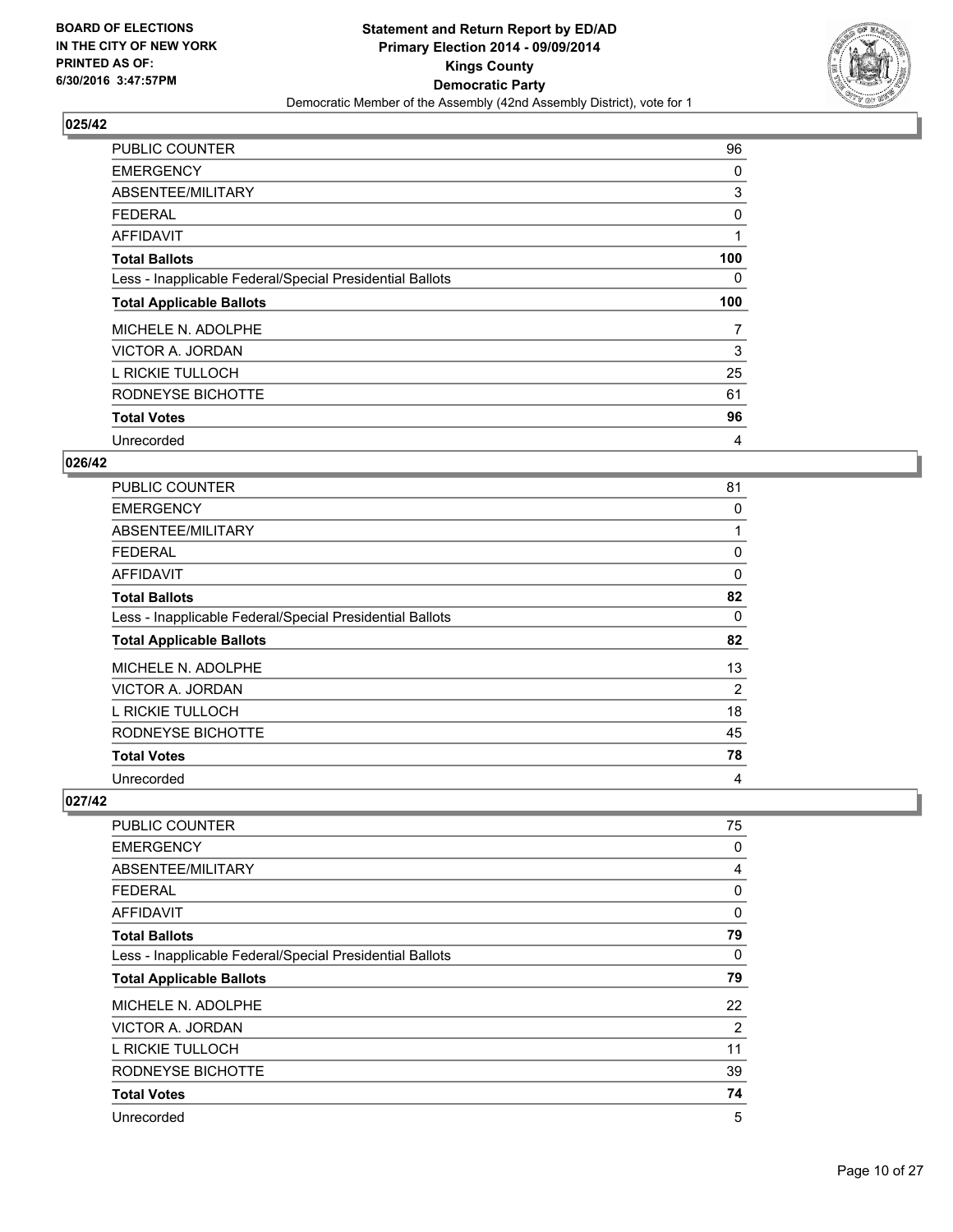

| <b>PUBLIC COUNTER</b>                                    | 110 |
|----------------------------------------------------------|-----|
| <b>EMERGENCY</b>                                         | 0   |
| ABSENTEE/MILITARY                                        | 14  |
| <b>FEDERAL</b>                                           | 0   |
| AFFIDAVIT                                                | 3   |
| <b>Total Ballots</b>                                     | 127 |
| Less - Inapplicable Federal/Special Presidential Ballots | 0   |
| <b>Total Applicable Ballots</b>                          | 127 |
| MICHELE N. ADOLPHE                                       | 29  |
| VICTOR A. JORDAN                                         | 10  |
| L RICKIE TULLOCH                                         | 27  |
| RODNEYSE BICHOTTE                                        | 51  |
| <b>Total Votes</b>                                       | 117 |
| Unrecorded                                               | 10  |

| <b>PUBLIC COUNTER</b>                                    | 88             |
|----------------------------------------------------------|----------------|
| <b>EMERGENCY</b>                                         | 0              |
| ABSENTEE/MILITARY                                        | $\overline{2}$ |
| <b>FEDERAL</b>                                           | 0              |
| <b>AFFIDAVIT</b>                                         | 1              |
| <b>Total Ballots</b>                                     | 91             |
| Less - Inapplicable Federal/Special Presidential Ballots | 0              |
| <b>Total Applicable Ballots</b>                          | 91             |
| MICHELE N. ADOLPHE                                       | 20             |
| VICTOR A. JORDAN                                         | 2              |
| L RICKIE TULLOCH                                         | 19             |
| RODNEYSE BICHOTTE                                        | 46             |
| <b>Total Votes</b>                                       | 87             |
| Unrecorded                                               | 4              |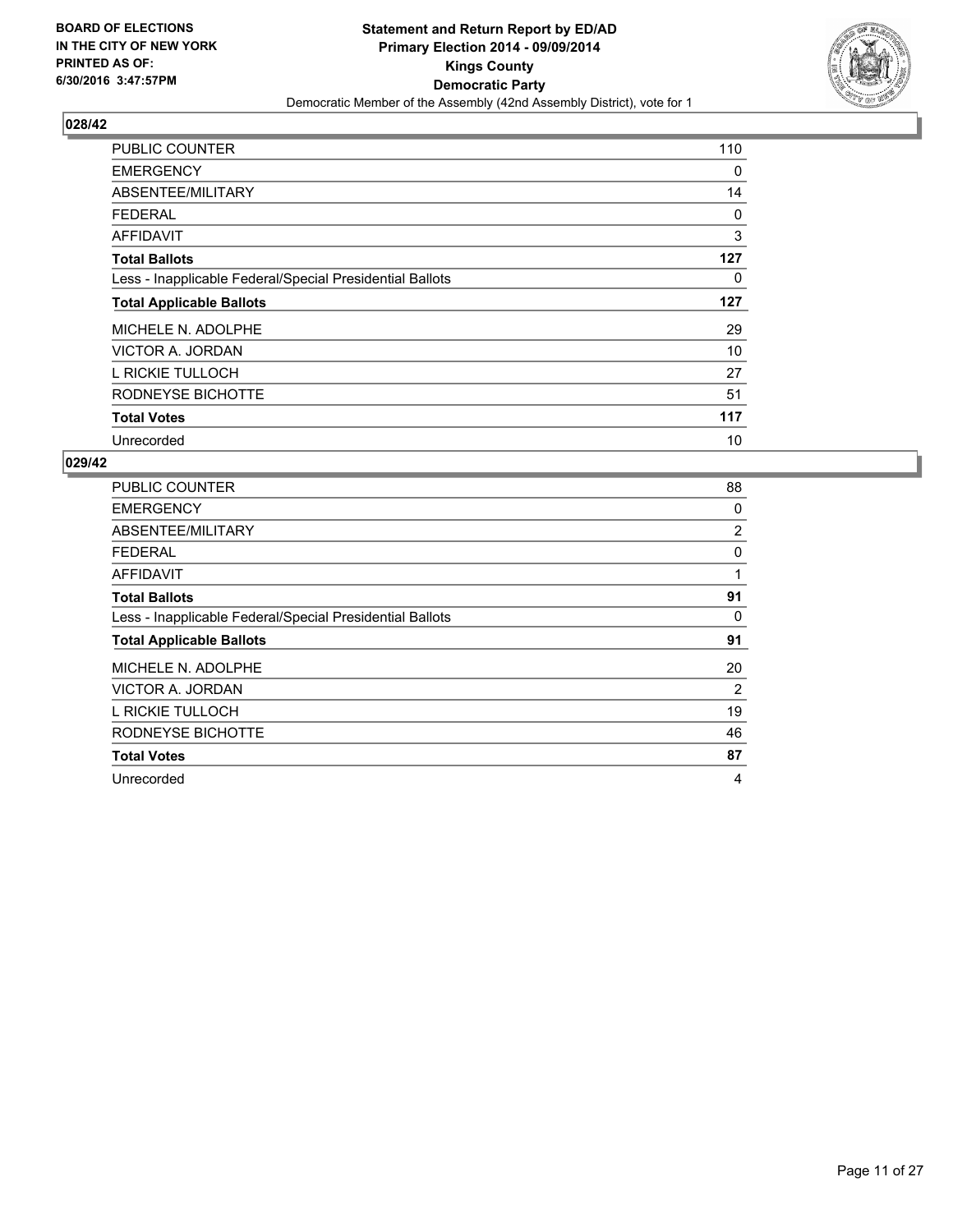

| PUBLIC COUNTER                                           | 102 |
|----------------------------------------------------------|-----|
| <b>EMERGENCY</b>                                         | 0   |
| ABSENTEE/MILITARY                                        | 0   |
| <b>FEDERAL</b>                                           | 0   |
| <b>AFFIDAVIT</b>                                         | 1   |
| <b>Total Ballots</b>                                     | 103 |
| Less - Inapplicable Federal/Special Presidential Ballots | 0   |
| <b>Total Applicable Ballots</b>                          | 103 |
| MICHELE N. ADOLPHE                                       | 17  |
| VICTOR A. JORDAN                                         | 2   |
| L RICKIE TULLOCH                                         | 17  |
| RODNEYSE BICHOTTE                                        | 64  |
| BEN AKSELROD (WRITE-IN)                                  | 1   |
| LEAR DEBOSSNET (WRITE-IN)                                | 1   |
| <b>Total Votes</b>                                       | 102 |
| Unrecorded                                               | 1   |

## **031/42**

| PUBLIC COUNTER                                           | 58 |
|----------------------------------------------------------|----|
| <b>EMERGENCY</b>                                         | 0  |
| ABSENTEE/MILITARY                                        |    |
| <b>FEDERAL</b>                                           | 0  |
| <b>AFFIDAVIT</b>                                         | 2  |
| <b>Total Ballots</b>                                     | 61 |
| Less - Inapplicable Federal/Special Presidential Ballots | 0  |
| <b>Total Applicable Ballots</b>                          | 61 |
| MICHELE N. ADOLPHE                                       | 13 |
| <b>VICTOR A. JORDAN</b>                                  |    |
| L RICKIE TULLOCH                                         | 11 |
| RODNEYSE BICHOTTE                                        | 33 |
| <b>Total Votes</b>                                       | 58 |
| Unrecorded                                               | 3  |

| PUBLIC COUNTER                                           | 19 |
|----------------------------------------------------------|----|
| <b>EMERGENCY</b>                                         | 0  |
| ABSENTEE/MILITARY                                        | 0  |
| <b>FEDERAL</b>                                           | 0  |
| AFFIDAVIT                                                | 0  |
| <b>Total Ballots</b>                                     | 19 |
| Less - Inapplicable Federal/Special Presidential Ballots | 0  |
| <b>Total Applicable Ballots</b>                          | 19 |
| MICHELE N. ADOLPHE                                       | 5  |
| VICTOR A. JORDAN                                         | 1  |
| L RICKIE TULLOCH                                         | 4  |
| RODNEYSE BICHOTTE                                        | 9  |
| <b>Total Votes</b>                                       | 19 |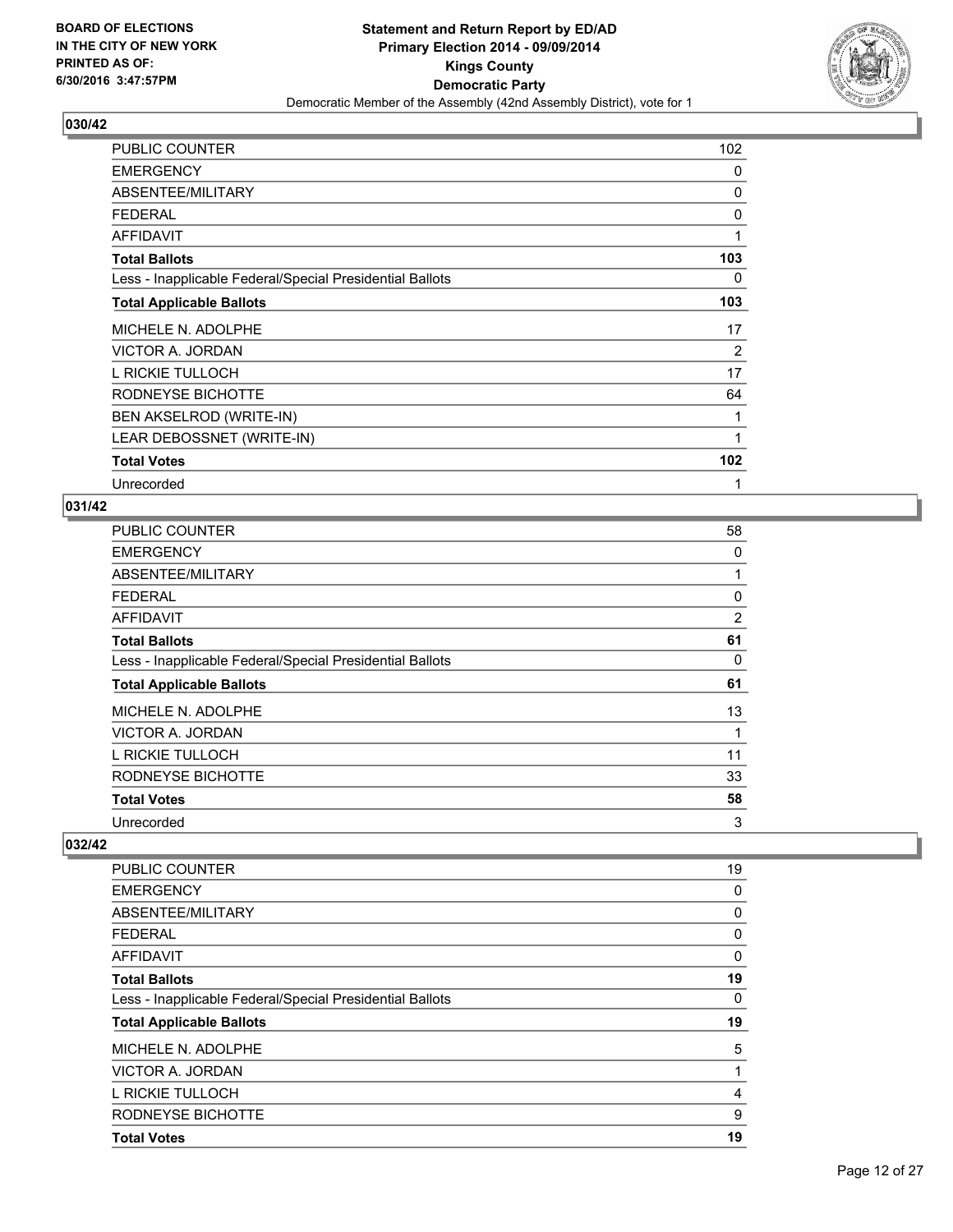

## **033/42 COMBINED into: 001/42**

## **034/42**

| <b>PUBLIC COUNTER</b>                                    | 98 |
|----------------------------------------------------------|----|
| <b>EMERGENCY</b>                                         | 0  |
| ABSENTEE/MILITARY                                        | 0  |
| <b>FEDERAL</b>                                           | 0  |
| <b>AFFIDAVIT</b>                                         | 0  |
| <b>Total Ballots</b>                                     | 98 |
| Less - Inapplicable Federal/Special Presidential Ballots | 0  |
| <b>Total Applicable Ballots</b>                          | 98 |
| MICHELE N. ADOLPHE                                       | 4  |
| VICTOR A. JORDAN                                         | 2  |
| L RICKIE TULLOCH                                         | 17 |
| RODNEYSE BICHOTTE                                        | 65 |
| HILARY CLINTON (WRITE-IN)                                | 1  |
| <b>Total Votes</b>                                       | 89 |
| Unrecorded                                               | 9  |

| <b>PUBLIC COUNTER</b>                                    | 68 |
|----------------------------------------------------------|----|
| <b>EMERGENCY</b>                                         | 0  |
| ABSENTEE/MILITARY                                        |    |
| <b>FEDERAL</b>                                           | 0  |
| AFFIDAVIT                                                | 0  |
| <b>Total Ballots</b>                                     | 69 |
| Less - Inapplicable Federal/Special Presidential Ballots | 0  |
| <b>Total Applicable Ballots</b>                          | 69 |
| MICHELE N. ADOLPHE                                       | 8  |
| VICTOR A. JORDAN                                         | 3  |
| L RICKIE TULLOCH                                         | 18 |
| RODNEYSE BICHOTTE                                        | 32 |
| <b>Total Votes</b>                                       | 61 |
| Unrecorded                                               | 8  |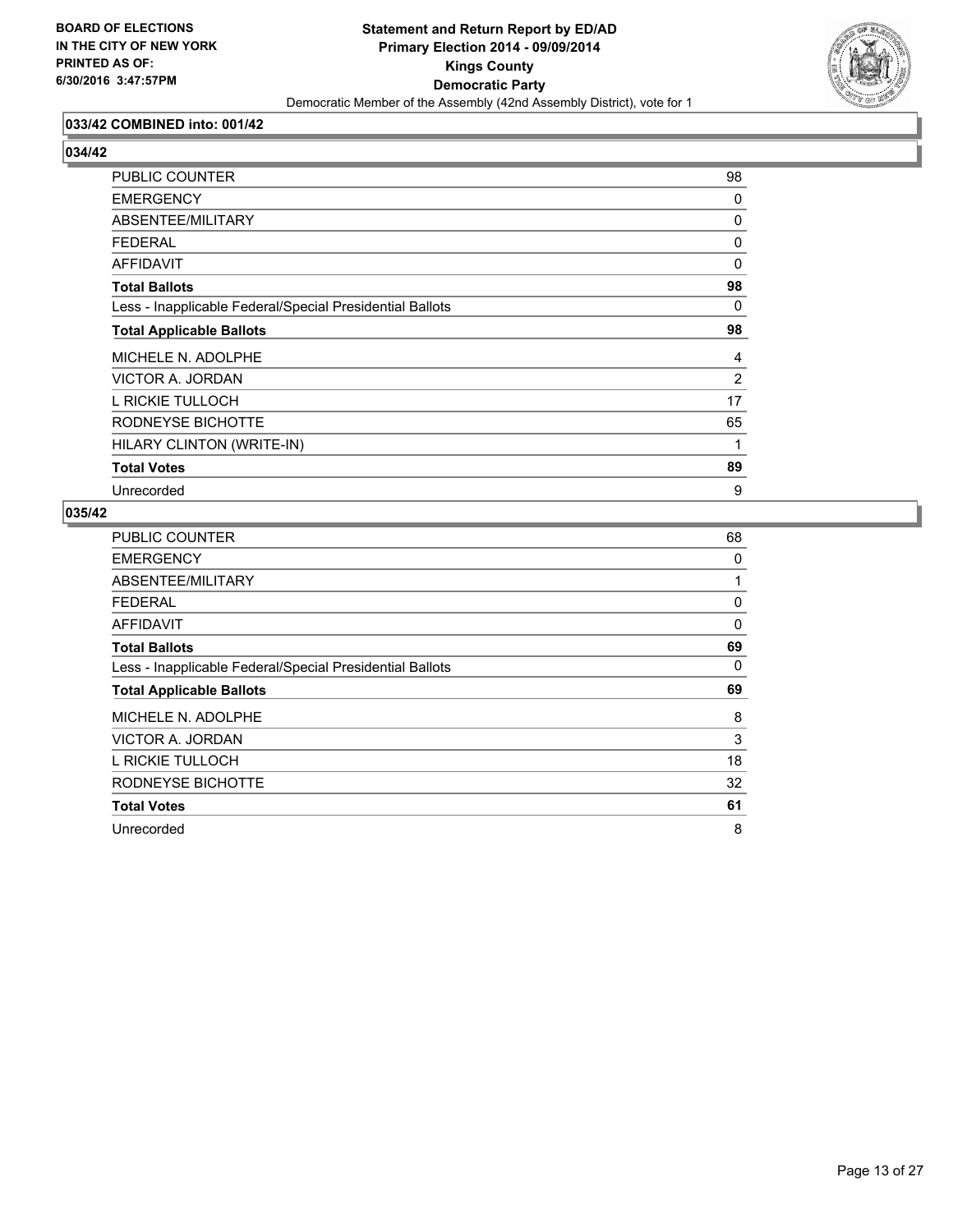

| <b>PUBLIC COUNTER</b>                                    | 160 |
|----------------------------------------------------------|-----|
| <b>EMERGENCY</b>                                         | 0   |
| ABSENTEE/MILITARY                                        | 1   |
| <b>FEDERAL</b>                                           | 0   |
| AFFIDAVIT                                                | 1   |
| <b>Total Ballots</b>                                     | 162 |
| Less - Inapplicable Federal/Special Presidential Ballots | 0   |
| <b>Total Applicable Ballots</b>                          | 162 |
| MICHELE N. ADOLPHE                                       | 15  |
| VICTOR A. JORDAN                                         | 5   |
| L RICKIE TULLOCH                                         | 65  |
| RODNEYSE BICHOTTE                                        | 56  |
| UNATTRIBUTABLE WRITE-IN (WRITE-IN)                       | 1   |
| <b>Total Votes</b>                                       | 142 |
| Unrecorded                                               | 20  |

| <b>PUBLIC COUNTER</b>                                    | 77 |
|----------------------------------------------------------|----|
| <b>EMERGENCY</b>                                         | 0  |
| ABSENTEE/MILITARY                                        | 4  |
| <b>FEDERAL</b>                                           | 0  |
| AFFIDAVIT                                                | 1  |
| <b>Total Ballots</b>                                     | 82 |
| Less - Inapplicable Federal/Special Presidential Ballots | 0  |
| <b>Total Applicable Ballots</b>                          | 82 |
| MICHELE N. ADOLPHE                                       | 5  |
| VICTOR A. JORDAN                                         | 3  |
| L RICKIE TULLOCH                                         | 21 |
| RODNEYSE BICHOTTE                                        | 32 |
| MARK E. LIEBERMAN (WRITE-IN)                             | 2  |
| <b>Total Votes</b>                                       | 63 |
| Unrecorded                                               | 19 |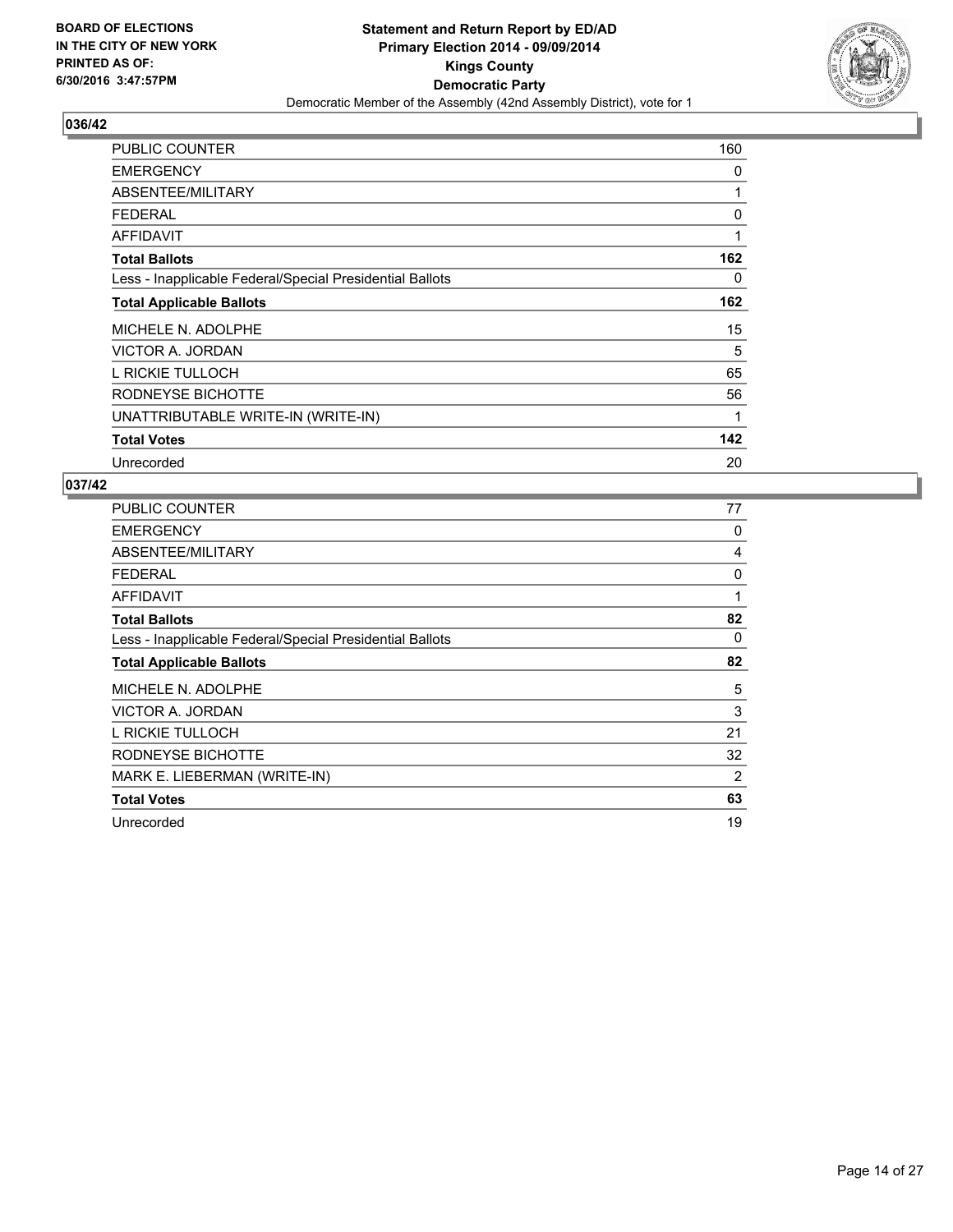

| <b>PUBLIC COUNTER</b>                                    | 79 |
|----------------------------------------------------------|----|
| <b>EMERGENCY</b>                                         | 0  |
| ABSENTEE/MILITARY                                        |    |
| <b>FEDERAL</b>                                           | 0  |
| AFFIDAVIT                                                | 1  |
| <b>Total Ballots</b>                                     | 81 |
| Less - Inapplicable Federal/Special Presidential Ballots | 0  |
| <b>Total Applicable Ballots</b>                          | 81 |
| MICHELE N. ADOLPHE                                       | 3  |
| VICTOR A. JORDAN                                         | 2  |
| L RICKIE TULLOCH                                         | 50 |
|                                                          |    |
| RODNEYSE BICHOTTE                                        | 22 |
| <b>Total Votes</b>                                       | 77 |

## **039/42**

| PUBLIC COUNTER                                           | 129            |
|----------------------------------------------------------|----------------|
| <b>EMERGENCY</b>                                         | 0              |
| ABSENTEE/MILITARY                                        | 0              |
| <b>FEDERAL</b>                                           | 0              |
| <b>AFFIDAVIT</b>                                         | $\overline{2}$ |
| <b>Total Ballots</b>                                     | 131            |
| Less - Inapplicable Federal/Special Presidential Ballots | 0              |
| <b>Total Applicable Ballots</b>                          | 131            |
| MICHELE N. ADOLPHE                                       | 17             |
| VICTOR A. JORDAN                                         | 14             |
| L RICKIE TULLOCH                                         | 49             |
| RODNEYSE BICHOTTE                                        | 40             |
| <b>Total Votes</b>                                       | 120            |
| Unrecorded                                               | 11             |

| PUBLIC COUNTER                                           | 107 |
|----------------------------------------------------------|-----|
| <b>EMERGENCY</b>                                         | 0   |
| ABSENTEE/MILITARY                                        | 0   |
| <b>FEDERAL</b>                                           | 0   |
| AFFIDAVIT                                                | 1   |
| <b>Total Ballots</b>                                     | 108 |
| Less - Inapplicable Federal/Special Presidential Ballots | 0   |
| <b>Total Applicable Ballots</b>                          | 108 |
| MICHELE N. ADOLPHE                                       | 13  |
| VICTOR A. JORDAN                                         | 3   |
| L RICKIE TULLOCH                                         | 36  |
| RODNEYSE BICHOTTE                                        | 48  |
| <b>Total Votes</b>                                       | 100 |
| Unrecorded                                               | 8   |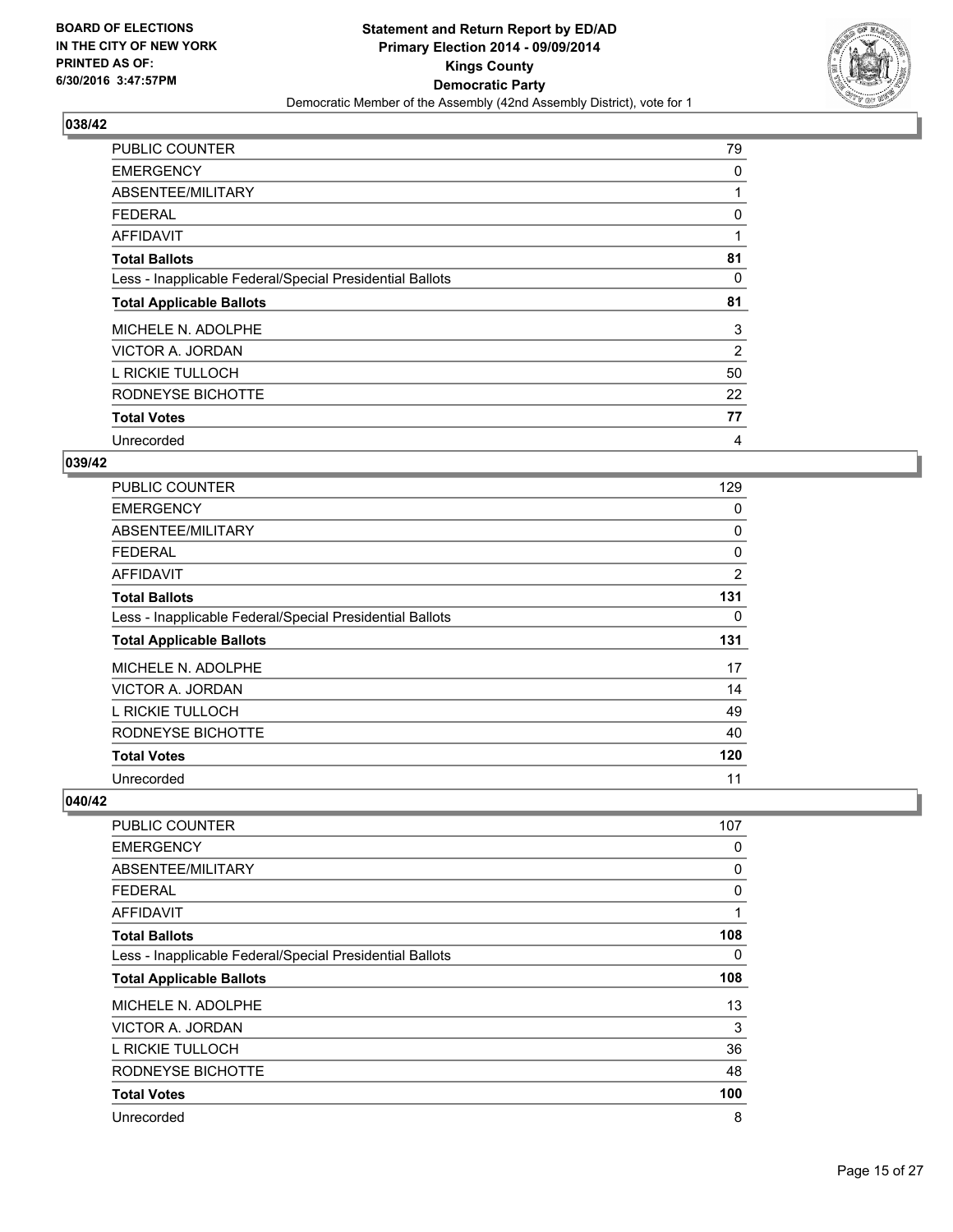

| <b>PUBLIC COUNTER</b>                                    | 158 |
|----------------------------------------------------------|-----|
| <b>EMERGENCY</b>                                         | 0   |
| ABSENTEE/MILITARY                                        | 5   |
| <b>FEDERAL</b>                                           | 0   |
| AFFIDAVIT                                                | 5   |
| <b>Total Ballots</b>                                     | 168 |
| Less - Inapplicable Federal/Special Presidential Ballots | 0   |
| <b>Total Applicable Ballots</b>                          | 168 |
| MICHELE N. ADOLPHE                                       | 21  |
|                                                          |     |
| VICTOR A. JORDAN                                         | 23  |
| L RICKIE TULLOCH                                         | 54  |
| RODNEYSE BICHOTTE                                        | 68  |
| <b>Total Votes</b>                                       | 166 |

## **042/42**

| PUBLIC COUNTER                                           | 108            |
|----------------------------------------------------------|----------------|
| <b>EMERGENCY</b>                                         | 0              |
| ABSENTEE/MILITARY                                        | 6              |
| <b>FEDERAL</b>                                           | 0              |
| <b>AFFIDAVIT</b>                                         | $\overline{2}$ |
| <b>Total Ballots</b>                                     | 116            |
| Less - Inapplicable Federal/Special Presidential Ballots | 0              |
| <b>Total Applicable Ballots</b>                          | 116            |
| MICHELE N. ADOLPHE                                       | 21             |
| VICTOR A. JORDAN                                         | 8              |
| L RICKIE TULLOCH                                         | 26             |
| RODNEYSE BICHOTTE                                        | 54             |
| <b>Total Votes</b>                                       | 109            |
| Unrecorded                                               | 7              |

| <b>PUBLIC COUNTER</b>                                    | 91 |
|----------------------------------------------------------|----|
| <b>EMERGENCY</b>                                         | 0  |
| ABSENTEE/MILITARY                                        | 5  |
| <b>FEDERAL</b>                                           | 0  |
| AFFIDAVIT                                                | 3  |
| <b>Total Ballots</b>                                     | 99 |
| Less - Inapplicable Federal/Special Presidential Ballots | 0  |
| <b>Total Applicable Ballots</b>                          | 99 |
| MICHELE N. ADOLPHE                                       | 17 |
| VICTOR A. JORDAN                                         | 6  |
| L RICKIE TULLOCH                                         | 22 |
| RODNEYSE BICHOTTE                                        | 51 |
| <b>Total Votes</b>                                       | 96 |
| Unrecorded                                               | 3  |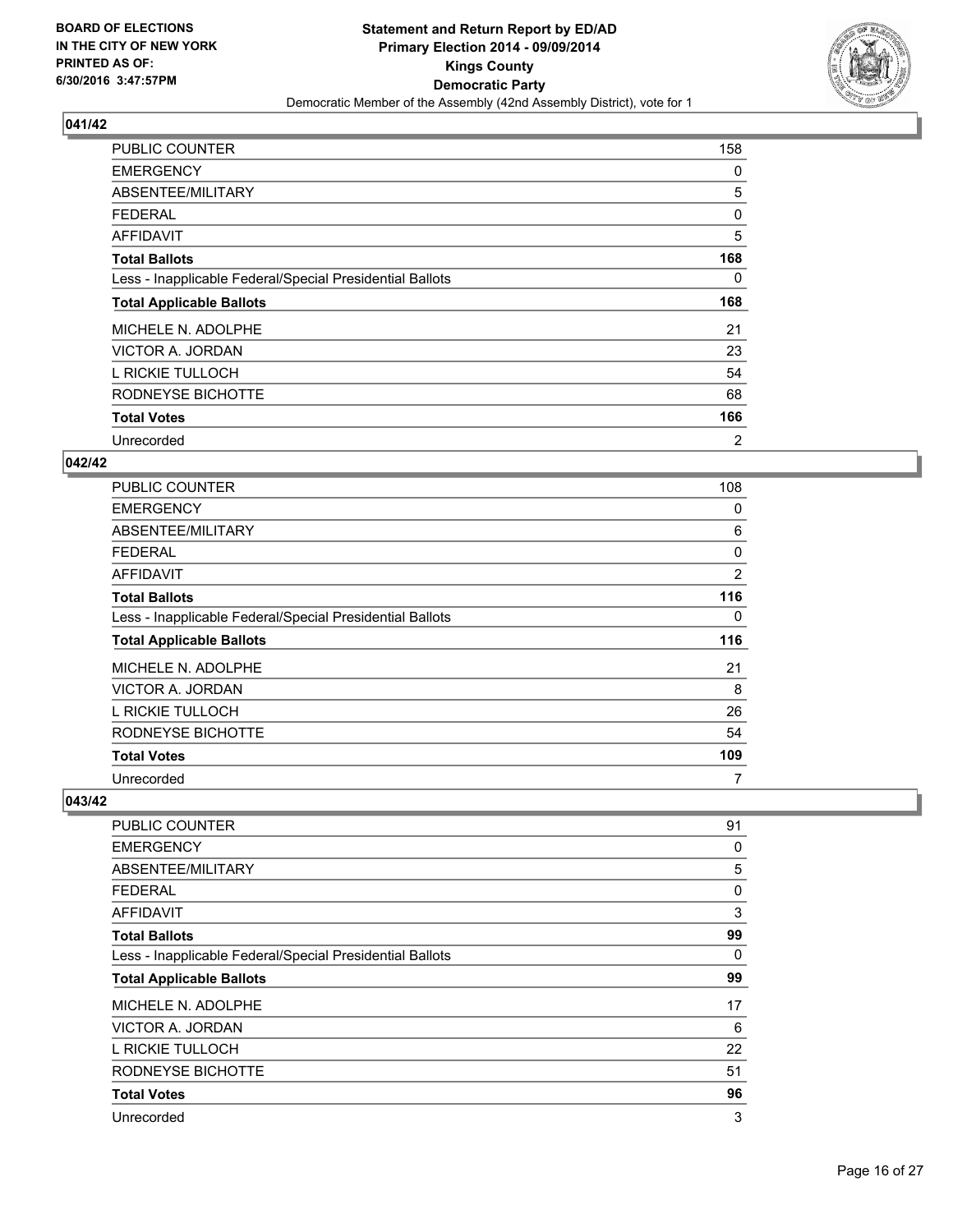

| <b>PUBLIC COUNTER</b>                                    | 103 |
|----------------------------------------------------------|-----|
| <b>EMERGENCY</b>                                         | 0   |
| ABSENTEE/MILITARY                                        | 3   |
| <b>FEDERAL</b>                                           | 0   |
| AFFIDAVIT                                                | 0   |
| <b>Total Ballots</b>                                     | 106 |
| Less - Inapplicable Federal/Special Presidential Ballots | 0   |
| <b>Total Applicable Ballots</b>                          | 106 |
| MICHELE N. ADOLPHE                                       | 14  |
|                                                          |     |
| VICTOR A. JORDAN                                         | 6   |
| L RICKIE TULLOCH                                         | 18  |
| RODNEYSE BICHOTTE                                        | 64  |
| <b>Total Votes</b>                                       | 102 |

#### **045/42**

| PUBLIC COUNTER                                           | 76 |
|----------------------------------------------------------|----|
| <b>EMERGENCY</b>                                         | 0  |
| ABSENTEE/MILITARY                                        | 0  |
| FEDERAL                                                  | 0  |
| AFFIDAVIT                                                | 1  |
| <b>Total Ballots</b>                                     | 77 |
| Less - Inapplicable Federal/Special Presidential Ballots | 0  |
| <b>Total Applicable Ballots</b>                          | 77 |
| MICHELE N. ADOLPHE                                       | 14 |
| VICTOR A. JORDAN                                         | 4  |
| L RICKIE TULLOCH                                         | 12 |
| RODNEYSE BICHOTTE                                        | 46 |
| <b>Total Votes</b>                                       | 76 |
| Unrecorded                                               | 1  |

| PUBLIC COUNTER                                           | 94 |
|----------------------------------------------------------|----|
| <b>EMERGENCY</b>                                         | 0  |
| ABSENTEE/MILITARY                                        | 0  |
| <b>FEDERAL</b>                                           | 0  |
| AFFIDAVIT                                                | 3  |
| Total Ballots                                            | 97 |
| Less - Inapplicable Federal/Special Presidential Ballots | 0  |
| <b>Total Applicable Ballots</b>                          | 97 |
| MICHELE N. ADOLPHE                                       | 11 |
| VICTOR A. JORDAN                                         | 8  |
| L RICKIE TULLOCH                                         | 19 |
| RODNEYSE BICHOTTE                                        | 53 |
| <b>Total Votes</b>                                       | 91 |
| Unrecorded                                               | 6  |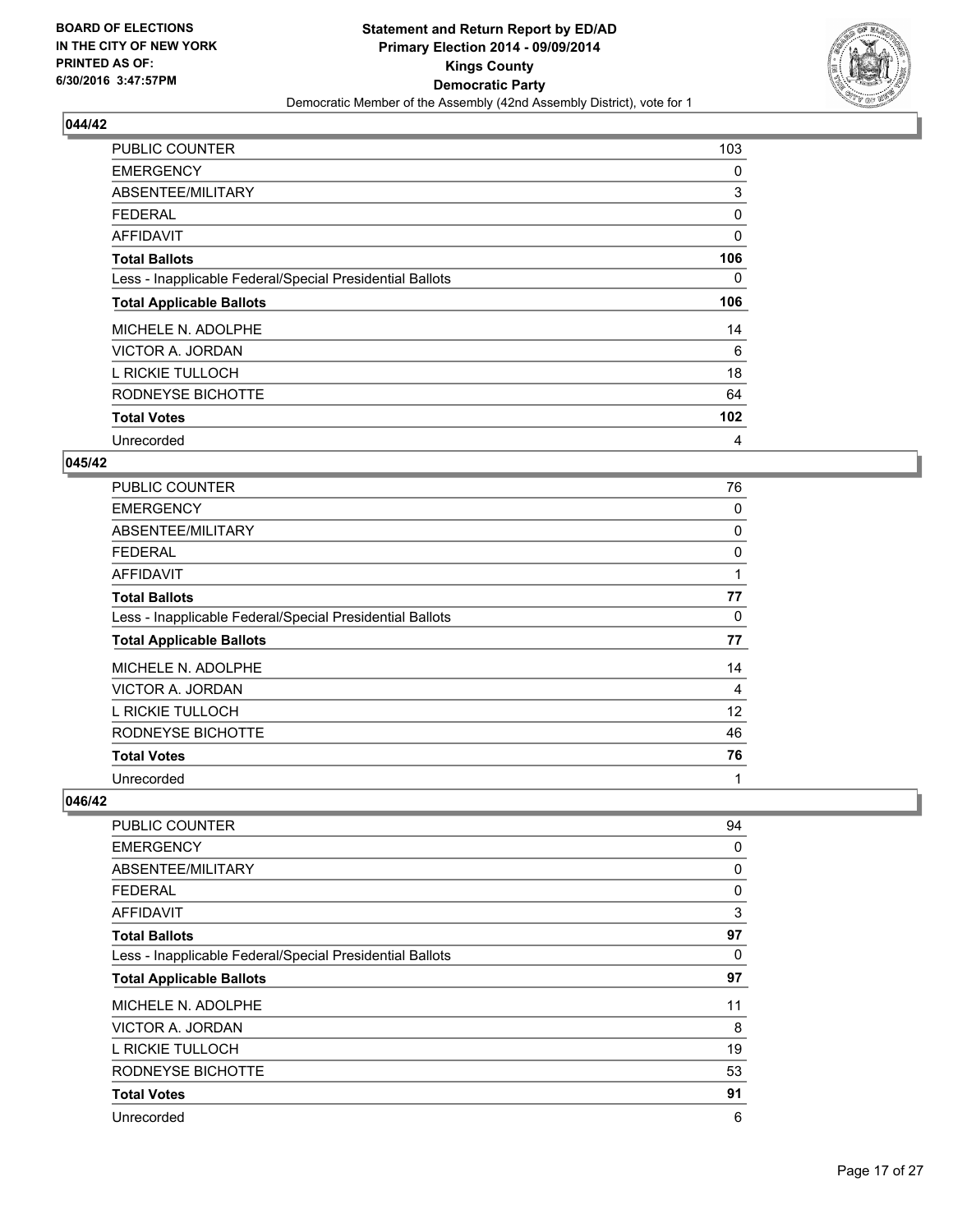

| <b>PUBLIC COUNTER</b>                                    | 105 |
|----------------------------------------------------------|-----|
| <b>EMERGENCY</b>                                         | 0   |
| ABSENTEE/MILITARY                                        | 3   |
| <b>FEDERAL</b>                                           | 0   |
| AFFIDAVIT                                                | 3   |
| <b>Total Ballots</b>                                     | 111 |
| Less - Inapplicable Federal/Special Presidential Ballots | 0   |
| <b>Total Applicable Ballots</b>                          | 111 |
| MICHELE N. ADOLPHE                                       | 17  |
| VICTOR A. JORDAN                                         | 5   |
| L RICKIE TULLOCH                                         | 21  |
| RODNEYSE BICHOTTE                                        | 61  |
| <b>Total Votes</b>                                       | 104 |
| Unrecorded                                               | 7   |

#### **048/42**

| PUBLIC COUNTER                                           | 76 |
|----------------------------------------------------------|----|
| <b>EMERGENCY</b>                                         | 0  |
| ABSENTEE/MILITARY                                        | 1  |
| <b>FEDERAL</b>                                           | 0  |
| AFFIDAVIT                                                | 2  |
| <b>Total Ballots</b>                                     | 79 |
| Less - Inapplicable Federal/Special Presidential Ballots | 0  |
| <b>Total Applicable Ballots</b>                          | 79 |
| MICHELE N. ADOLPHE                                       | 12 |
| VICTOR A. JORDAN                                         | 2  |
| L RICKIE TULLOCH                                         | 20 |
| RODNEYSE BICHOTTE                                        | 41 |
| <b>Total Votes</b>                                       | 75 |
| Unrecorded                                               | 4  |

| <b>PUBLIC COUNTER</b>                                    | 163            |
|----------------------------------------------------------|----------------|
| <b>EMERGENCY</b>                                         | 0              |
| ABSENTEE/MILITARY                                        | 4              |
| <b>FEDERAL</b>                                           | 0              |
| AFFIDAVIT                                                | $\overline{2}$ |
| <b>Total Ballots</b>                                     | 169            |
| Less - Inapplicable Federal/Special Presidential Ballots | 0              |
| <b>Total Applicable Ballots</b>                          | 169            |
| MICHELE N. ADOLPHE                                       | 8              |
| VICTOR A. JORDAN                                         | 5              |
| L RICKIE TULLOCH                                         | 50             |
| RODNEYSE BICHOTTE                                        | 100            |
| <b>Total Votes</b>                                       | 163            |
| Unrecorded                                               | 6              |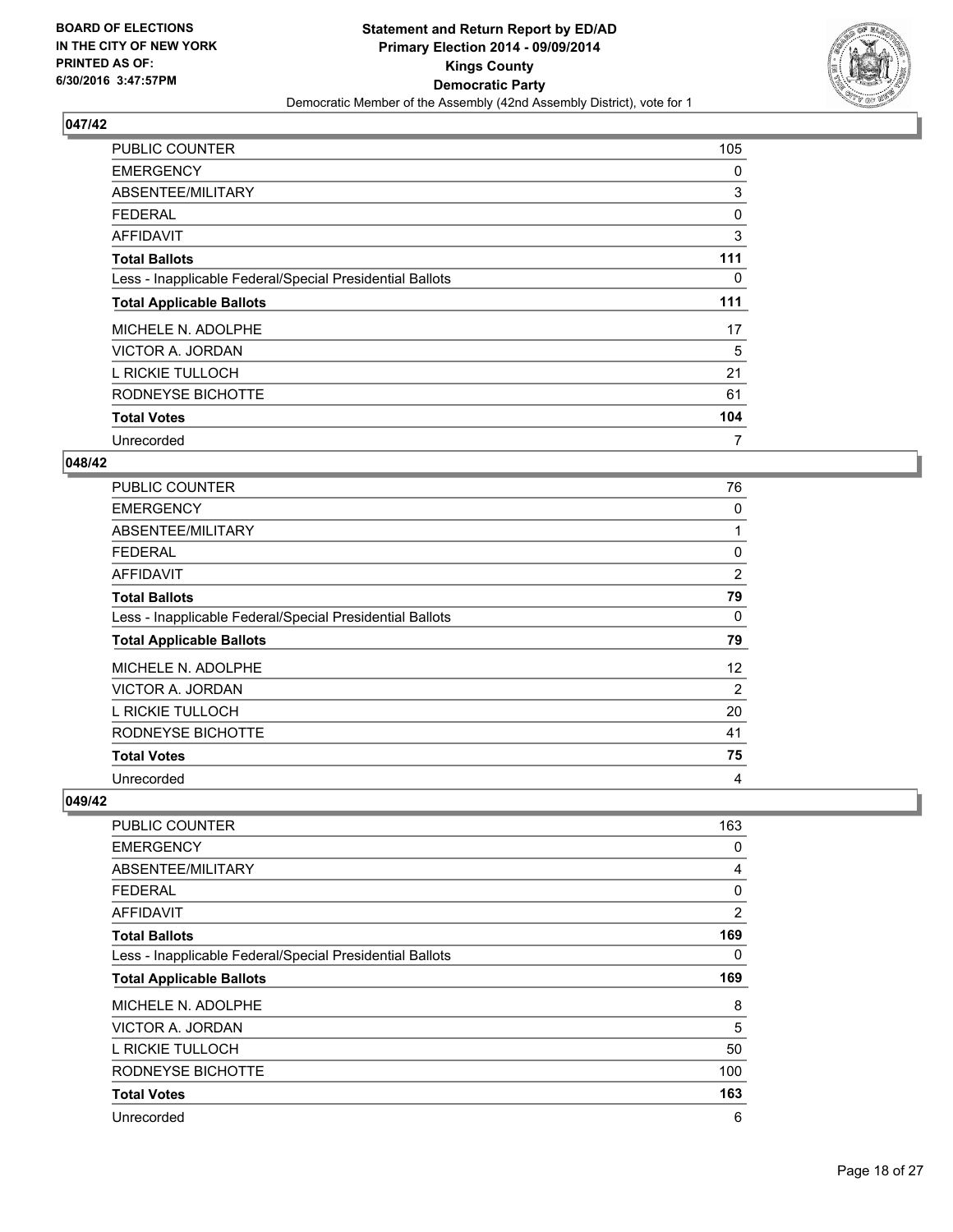

| <b>PUBLIC COUNTER</b>                                    | 98 |
|----------------------------------------------------------|----|
| <b>EMERGENCY</b>                                         | 0  |
| ABSENTEE/MILITARY                                        |    |
| <b>FEDERAL</b>                                           | 0  |
| AFFIDAVIT                                                | 0  |
| <b>Total Ballots</b>                                     | 99 |
| Less - Inapplicable Federal/Special Presidential Ballots | 0  |
| <b>Total Applicable Ballots</b>                          | 99 |
| MICHELE N. ADOLPHE                                       | 16 |
| VICTOR A. JORDAN                                         | 4  |
| L RICKIE TULLOCH                                         | 25 |
| RODNEYSE BICHOTTE                                        | 51 |
| <b>Total Votes</b>                                       | 96 |
| Unrecorded                                               | 3  |

## **051/42**

| PUBLIC COUNTER                                           | 86 |
|----------------------------------------------------------|----|
| <b>EMERGENCY</b>                                         | 0  |
| ABSENTEE/MILITARY                                        | 3  |
| <b>FEDERAL</b>                                           | 0  |
| <b>AFFIDAVIT</b>                                         | 0  |
| <b>Total Ballots</b>                                     | 89 |
| Less - Inapplicable Federal/Special Presidential Ballots | 0  |
| <b>Total Applicable Ballots</b>                          | 89 |
| MICHELE N. ADOLPHE                                       | 8  |
| VICTOR A. JORDAN                                         | 9  |
| L RICKIE TULLOCH                                         | 37 |
| RODNEYSE BICHOTTE                                        | 29 |
| <b>Total Votes</b>                                       | 83 |
| Unrecorded                                               | 6  |

| PUBLIC COUNTER                                           | 69          |
|----------------------------------------------------------|-------------|
| <b>EMERGENCY</b>                                         | 0           |
| ABSENTEE/MILITARY                                        | 2           |
| <b>FEDERAL</b>                                           | 0           |
| <b>AFFIDAVIT</b>                                         | $\mathbf 0$ |
| <b>Total Ballots</b>                                     | 71          |
| Less - Inapplicable Federal/Special Presidential Ballots | 0           |
| <b>Total Applicable Ballots</b>                          | 71          |
| MICHELE N. ADOLPHE                                       | 12          |
| VICTOR A. JORDAN                                         | 8           |
| L RICKIE TULLOCH                                         | 18          |
| RODNEYSE BICHOTTE                                        | 29          |
| <b>Total Votes</b>                                       | 67          |
| Unrecorded                                               | 4           |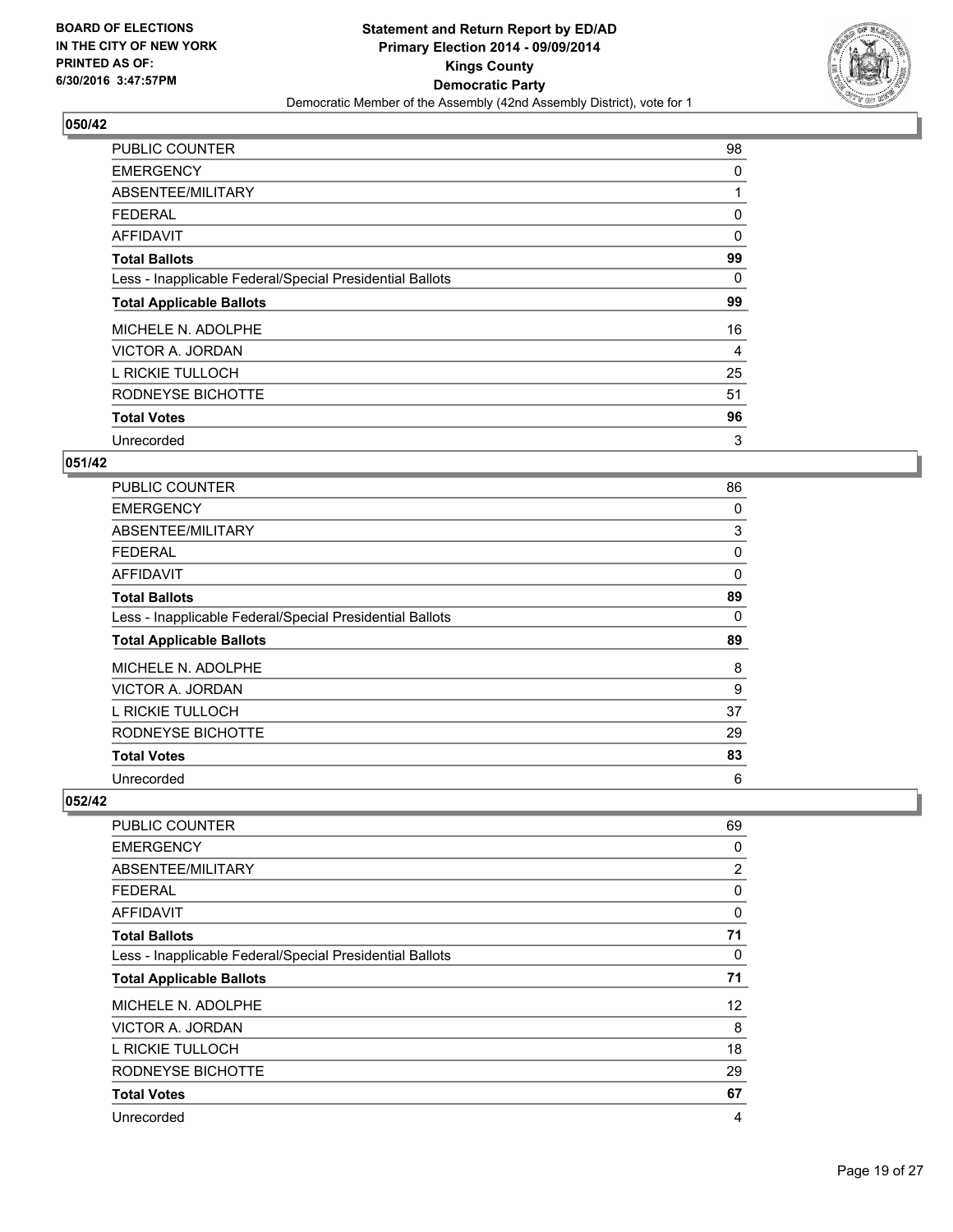

| <b>PUBLIC COUNTER</b>                                    | 59 |
|----------------------------------------------------------|----|
| <b>EMERGENCY</b>                                         | 0  |
| ABSENTEE/MILITARY                                        | 0  |
| <b>FEDERAL</b>                                           | 0  |
| AFFIDAVIT                                                | 0  |
| <b>Total Ballots</b>                                     | 59 |
| Less - Inapplicable Federal/Special Presidential Ballots | 0  |
| <b>Total Applicable Ballots</b>                          | 59 |
| MICHELE N. ADOLPHE                                       | 13 |
| VICTOR A. JORDAN                                         | 1  |
| L RICKIE TULLOCH                                         | 13 |
| RODNEYSE BICHOTTE                                        | 27 |
| <b>Total Votes</b>                                       | 54 |
| Unrecorded                                               | 5  |

## **054/42**

| <b>PUBLIC COUNTER</b>                                    | 163            |
|----------------------------------------------------------|----------------|
| <b>EMERGENCY</b>                                         | 0              |
| ABSENTEE/MILITARY                                        | $\overline{2}$ |
| <b>FEDERAL</b>                                           | 0              |
| AFFIDAVIT                                                | 1              |
| <b>Total Ballots</b>                                     | 166            |
| Less - Inapplicable Federal/Special Presidential Ballots | 0              |
| <b>Total Applicable Ballots</b>                          | 166            |
| MICHELE N. ADOLPHE                                       | 18             |
| VICTOR A. JORDAN                                         | 8              |
| L RICKIE TULLOCH                                         | 45             |
| RODNEYSE BICHOTTE                                        | 90             |
| <b>Total Votes</b>                                       | 161            |
| Unrecorded                                               | 5              |

| PUBLIC COUNTER                                           | 124          |
|----------------------------------------------------------|--------------|
| <b>EMERGENCY</b>                                         | 0            |
| ABSENTEE/MILITARY                                        | 1            |
| <b>FEDERAL</b>                                           | 0            |
| AFFIDAVIT                                                | $\mathbf{1}$ |
| <b>Total Ballots</b>                                     | 126          |
| Less - Inapplicable Federal/Special Presidential Ballots | 0            |
| <b>Total Applicable Ballots</b>                          | 126          |
| MICHELE N. ADOLPHE                                       | 11           |
| VICTOR A. JORDAN                                         | 5            |
| L RICKIE TULLOCH                                         | 34           |
| RODNEYSE BICHOTTE                                        | 66           |
| <b>Total Votes</b>                                       | 116          |
| Unrecorded                                               | 10           |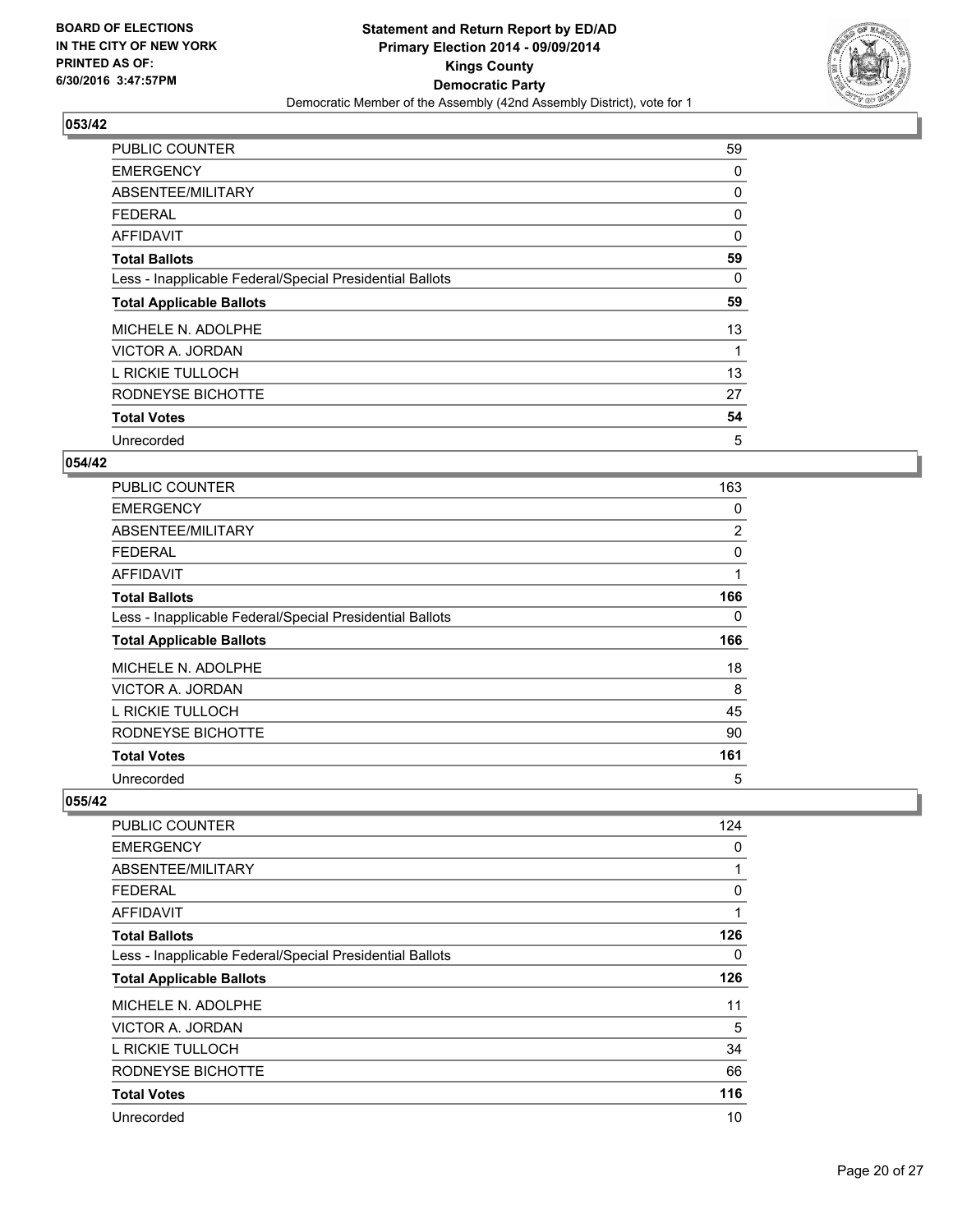

| <b>PUBLIC COUNTER</b>                                    | 104 |
|----------------------------------------------------------|-----|
| <b>EMERGENCY</b>                                         | 0   |
| ABSENTEE/MILITARY                                        | 1   |
| <b>FEDERAL</b>                                           | 0   |
| <b>AFFIDAVIT</b>                                         | 3   |
| <b>Total Ballots</b>                                     | 108 |
| Less - Inapplicable Federal/Special Presidential Ballots | 0   |
| <b>Total Applicable Ballots</b>                          | 108 |
| MICHELE N. ADOLPHE                                       | 20  |
| VICTOR A. JORDAN                                         | 10  |
| L RICKIE TULLOCH                                         | 30  |
| RODNEYSE BICHOTTE                                        | 43  |
| <b>Total Votes</b>                                       | 103 |
| Unrecorded                                               | 5   |

## **057/42**

| <b>PUBLIC COUNTER</b>                                    | 137 |
|----------------------------------------------------------|-----|
| <b>EMERGENCY</b>                                         | 0   |
| ABSENTEE/MILITARY                                        | 4   |
| <b>FEDERAL</b>                                           | 0   |
| AFFIDAVIT                                                | 3   |
| <b>Total Ballots</b>                                     | 144 |
| Less - Inapplicable Federal/Special Presidential Ballots | 0   |
| <b>Total Applicable Ballots</b>                          | 144 |
| MICHELE N. ADOLPHE                                       | 22  |
| VICTOR A. JORDAN                                         | 12  |
| L RICKIE TULLOCH                                         | 26  |
| RODNEYSE BICHOTTE                                        | 62  |
| UNATTRIBUTABLE WRITE-IN (WRITE-IN)                       | 2   |
| <b>Total Votes</b>                                       | 124 |
| Unrecorded                                               | 20  |

| PUBLIC COUNTER                                           | 83 |
|----------------------------------------------------------|----|
| <b>EMERGENCY</b>                                         | 0  |
| ABSENTEE/MILITARY                                        | 0  |
| <b>FEDERAL</b>                                           | 0  |
| AFFIDAVIT                                                | 0  |
| <b>Total Ballots</b>                                     | 83 |
| Less - Inapplicable Federal/Special Presidential Ballots | 0  |
| <b>Total Applicable Ballots</b>                          | 83 |
| MICHELE N. ADOLPHE                                       | 15 |
| VICTOR A. JORDAN                                         | 8  |
| L RICKIE TULLOCH                                         | 19 |
| RODNEYSE BICHOTTE                                        | 34 |
| <b>Total Votes</b>                                       | 76 |
| Unrecorded                                               | 7  |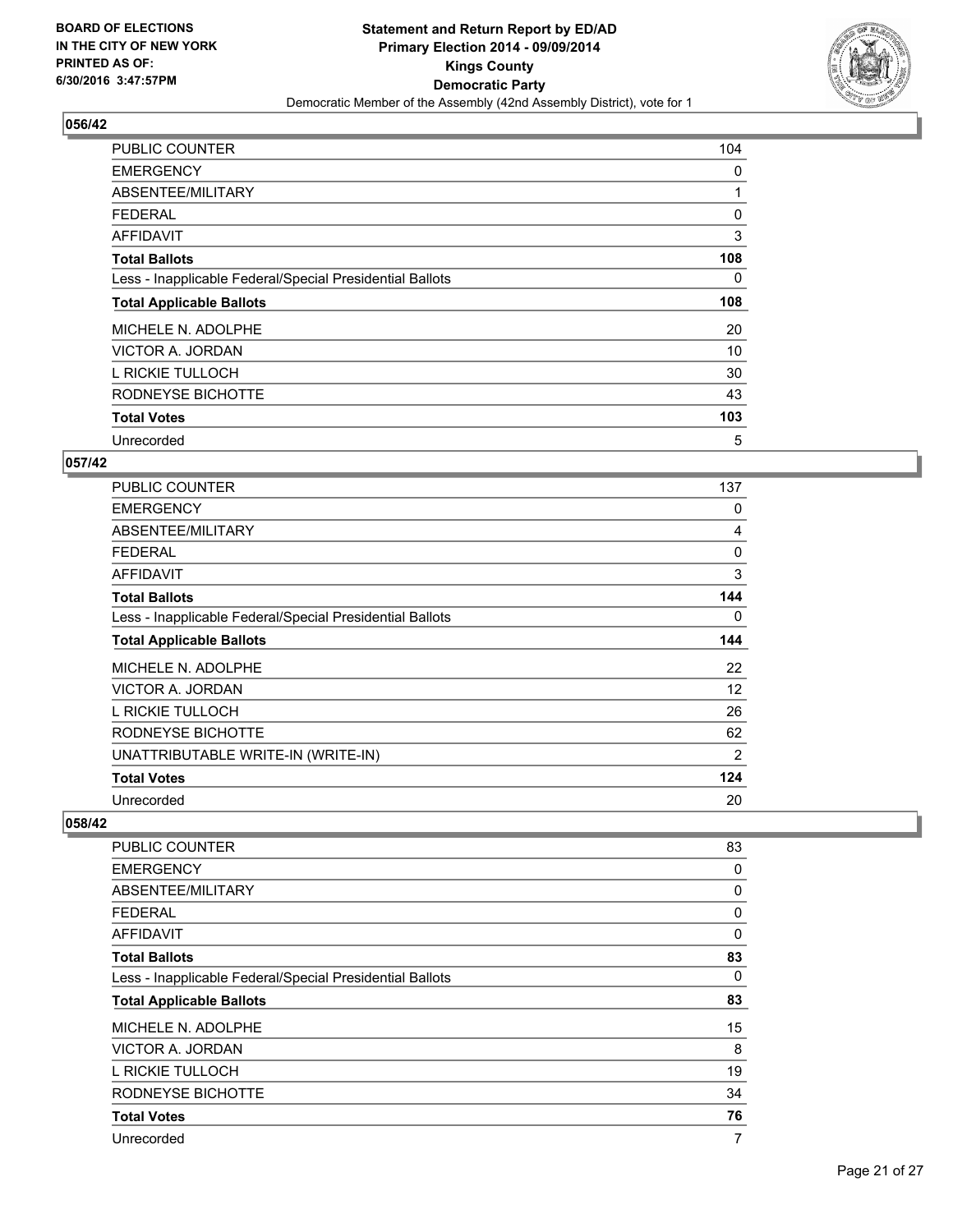

| <b>PUBLIC COUNTER</b>                                    | 31 |
|----------------------------------------------------------|----|
| <b>EMERGENCY</b>                                         | 0  |
| ABSENTEE/MILITARY                                        | 5  |
| <b>FEDERAL</b>                                           | 0  |
| <b>AFFIDAVIT</b>                                         | 0  |
| <b>Total Ballots</b>                                     | 36 |
| Less - Inapplicable Federal/Special Presidential Ballots | 0  |
| <b>Total Applicable Ballots</b>                          | 36 |
| MICHELE N. ADOLPHE                                       | 3  |
| VICTOR A. JORDAN                                         | 0  |
| L RICKIE TULLOCH                                         | 12 |
| RODNEYSE BICHOTTE                                        | 13 |
| STEVEN CYMBROWITZ (WRITE-IN)                             | 1  |
| <b>Total Votes</b>                                       | 29 |
| Unrecorded                                               | 7  |

## **060/42 COMBINED into: 066/42**

| <b>PUBLIC COUNTER</b>                                    | 46 |
|----------------------------------------------------------|----|
| <b>EMERGENCY</b>                                         | 0  |
| ABSENTEE/MILITARY                                        | 0  |
| <b>FEDERAL</b>                                           | 0  |
| <b>AFFIDAVIT</b>                                         | 0  |
| <b>Total Ballots</b>                                     | 46 |
| Less - Inapplicable Federal/Special Presidential Ballots | 0  |
|                                                          |    |
| <b>Total Applicable Ballots</b>                          | 46 |
| MICHELE N. ADOLPHE                                       | 5  |
| VICTOR A. JORDAN                                         | 3  |
| L RICKIE TULLOCH                                         | 24 |
| RODNEYSE BICHOTTE                                        | 9  |
| <b>Total Votes</b>                                       | 41 |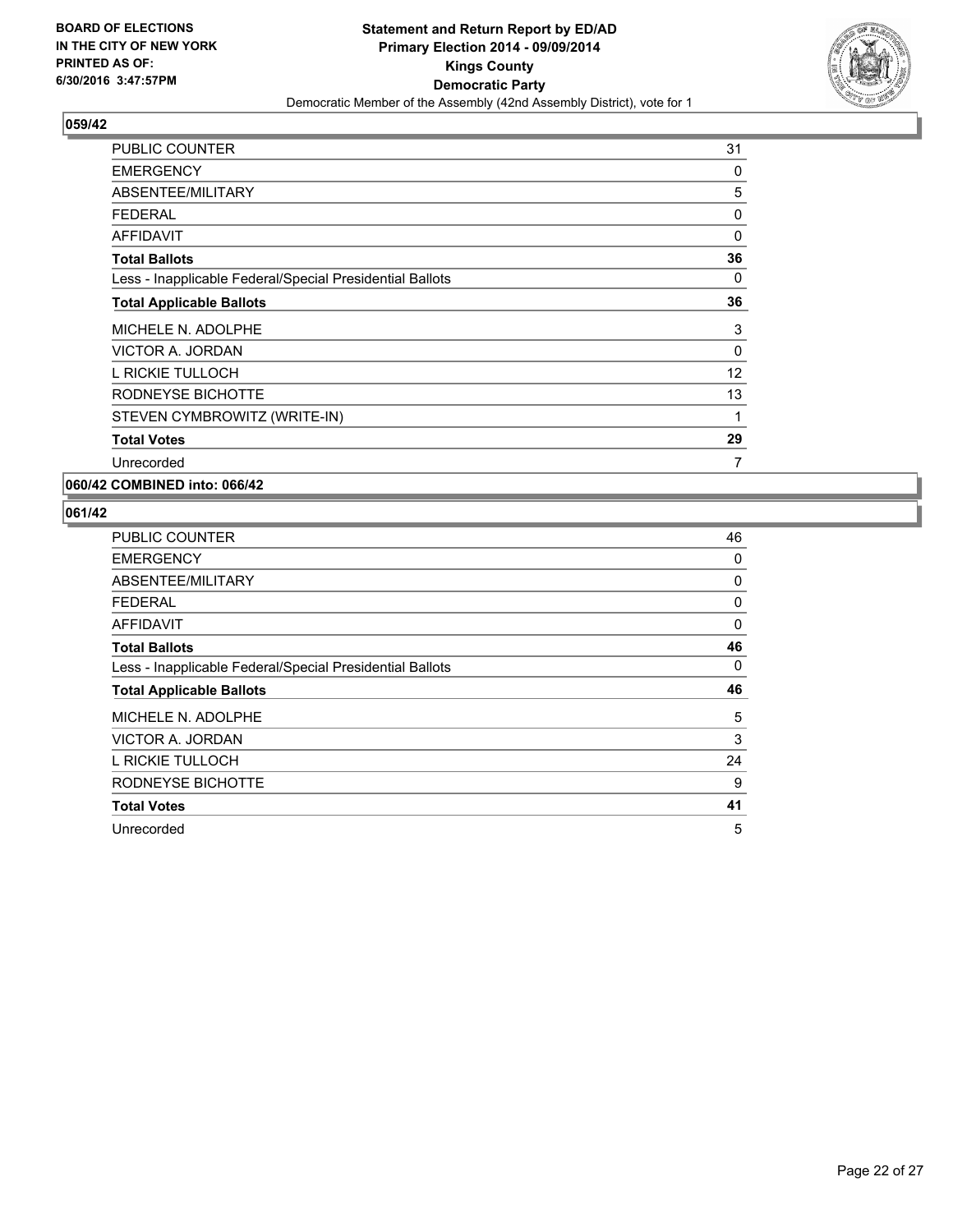

| <b>PUBLIC COUNTER</b>                                    | 38 |
|----------------------------------------------------------|----|
| <b>EMERGENCY</b>                                         | 0  |
| ABSENTEE/MILITARY                                        |    |
| <b>FEDERAL</b>                                           | 0  |
| AFFIDAVIT                                                | 0  |
| <b>Total Ballots</b>                                     | 39 |
| Less - Inapplicable Federal/Special Presidential Ballots | 0  |
| <b>Total Applicable Ballots</b>                          | 39 |
| MICHELE N. ADOLPHE                                       | 2  |
| VICTOR A. JORDAN                                         | 0  |
| L RICKIE TULLOCH                                         | 21 |
| RODNEYSE BICHOTTE                                        | 13 |
| <b>Total Votes</b>                                       | 36 |
| Unrecorded                                               | 3  |

## **063/42**

| PUBLIC COUNTER                                           | 72 |
|----------------------------------------------------------|----|
| <b>EMERGENCY</b>                                         | 0  |
| ABSENTEE/MILITARY                                        | 5  |
| FEDERAL                                                  | 0  |
| <b>AFFIDAVIT</b>                                         | 0  |
| <b>Total Ballots</b>                                     | 77 |
| Less - Inapplicable Federal/Special Presidential Ballots | 0  |
| <b>Total Applicable Ballots</b>                          | 77 |
| MICHELE N. ADOLPHE                                       | 5  |
| VICTOR A. JORDAN                                         | 4  |
| L RICKIE TULLOCH                                         | 47 |
| RODNEYSE BICHOTTE                                        | 12 |
| <b>Total Votes</b>                                       | 68 |
| Unrecorded                                               | 9  |

| <b>PUBLIC COUNTER</b>                                    | 74             |
|----------------------------------------------------------|----------------|
| <b>EMERGENCY</b>                                         | 0              |
| ABSENTEE/MILITARY                                        | 1              |
| <b>FEDERAL</b>                                           | 0              |
| AFFIDAVIT                                                | 0              |
| <b>Total Ballots</b>                                     | 75             |
| Less - Inapplicable Federal/Special Presidential Ballots | $\Omega$       |
| <b>Total Applicable Ballots</b>                          | 75             |
| MICHELE N. ADOLPHE                                       | 6              |
| VICTOR A. JORDAN                                         | $\overline{2}$ |
| L RICKIE TULLOCH                                         | 46             |
| RODNEYSE BICHOTTE                                        | 18             |
| <b>Total Votes</b>                                       | 72             |
| Unrecorded                                               | 3              |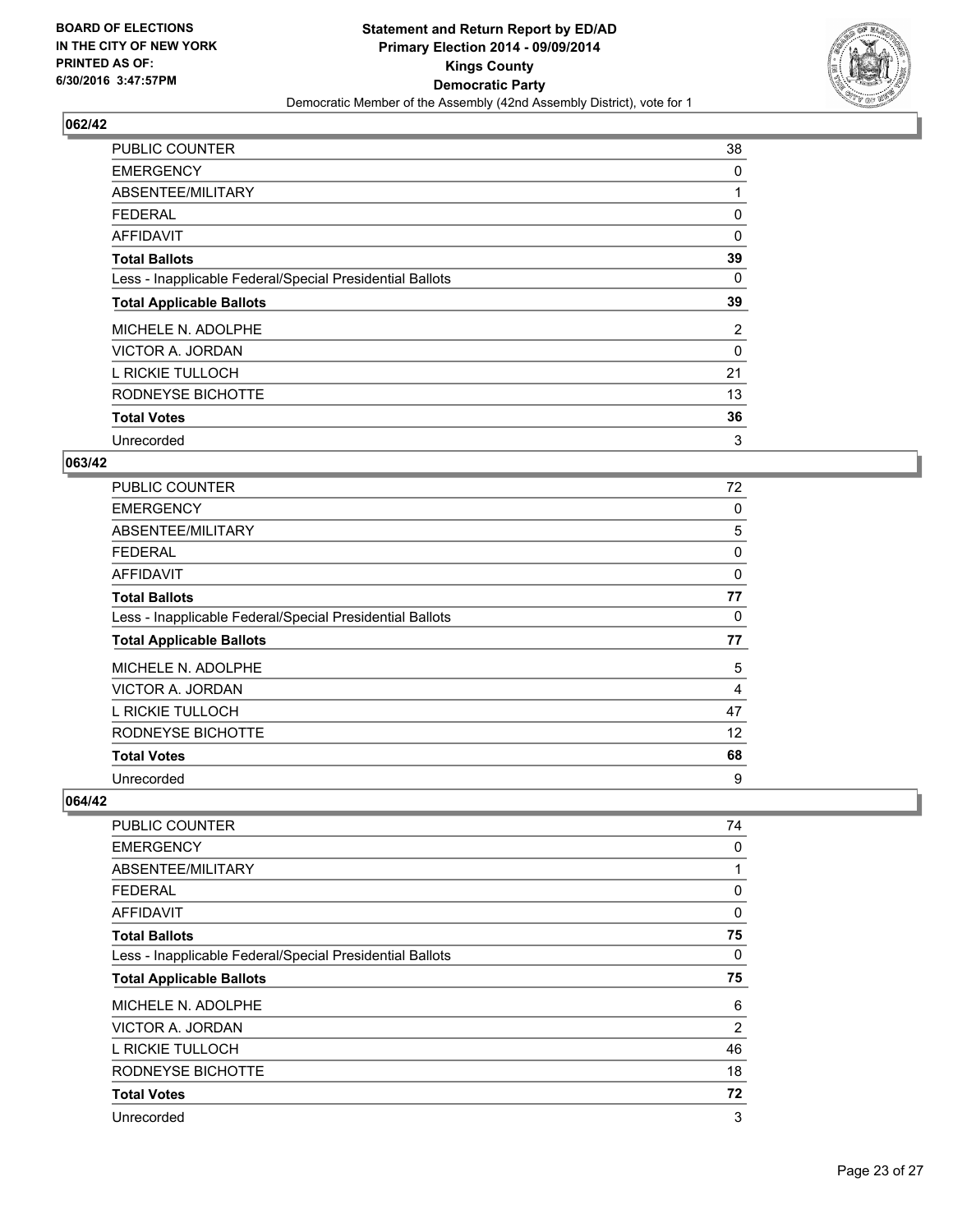

| <b>PUBLIC COUNTER</b>                                    | 60 |
|----------------------------------------------------------|----|
| <b>EMERGENCY</b>                                         | 0  |
| ABSENTEE/MILITARY                                        | 0  |
| <b>FEDERAL</b>                                           | 0  |
| <b>AFFIDAVIT</b>                                         | 0  |
| <b>Total Ballots</b>                                     | 60 |
| Less - Inapplicable Federal/Special Presidential Ballots | 0  |
| <b>Total Applicable Ballots</b>                          | 60 |
|                                                          |    |
| MICHELE N. ADOLPHE                                       | 3  |
| VICTOR A. JORDAN                                         | 0  |
| L RICKIE TULLOCH                                         | 36 |
| RODNEYSE BICHOTTE                                        | 18 |
| <b>Total Votes</b>                                       | 57 |

## **066/42**

| PUBLIC COUNTER                                           | 39             |
|----------------------------------------------------------|----------------|
| <b>EMERGENCY</b>                                         | 0              |
| ABSENTEE/MILITARY                                        | $\overline{2}$ |
| <b>FEDERAL</b>                                           | 0              |
| <b>AFFIDAVIT</b>                                         | 0              |
| <b>Total Ballots</b>                                     | 41             |
| Less - Inapplicable Federal/Special Presidential Ballots | 0              |
| <b>Total Applicable Ballots</b>                          | 41             |
| MICHELE N. ADOLPHE                                       |                |
| VICTOR A. JORDAN                                         | 2              |
| L RICKIE TULLOCH                                         | 14             |
| RODNEYSE BICHOTTE                                        | 16             |
| <b>Total Votes</b>                                       | 33             |
| Unrecorded                                               | 8              |

| <b>PUBLIC COUNTER</b>                                    | 26 |
|----------------------------------------------------------|----|
| <b>EMERGENCY</b>                                         | 0  |
| ABSENTEE/MILITARY                                        | 5  |
| <b>FEDERAL</b>                                           | 0  |
| AFFIDAVIT                                                | 0  |
| <b>Total Ballots</b>                                     | 31 |
| Less - Inapplicable Federal/Special Presidential Ballots | 0  |
| <b>Total Applicable Ballots</b>                          | 31 |
|                                                          |    |
| MICHELE N. ADOLPHE                                       | 6  |
| VICTOR A. JORDAN                                         | 2  |
| L RICKIE TULLOCH                                         | 8  |
| RODNEYSE BICHOTTE                                        | 10 |
| <b>Total Votes</b>                                       | 26 |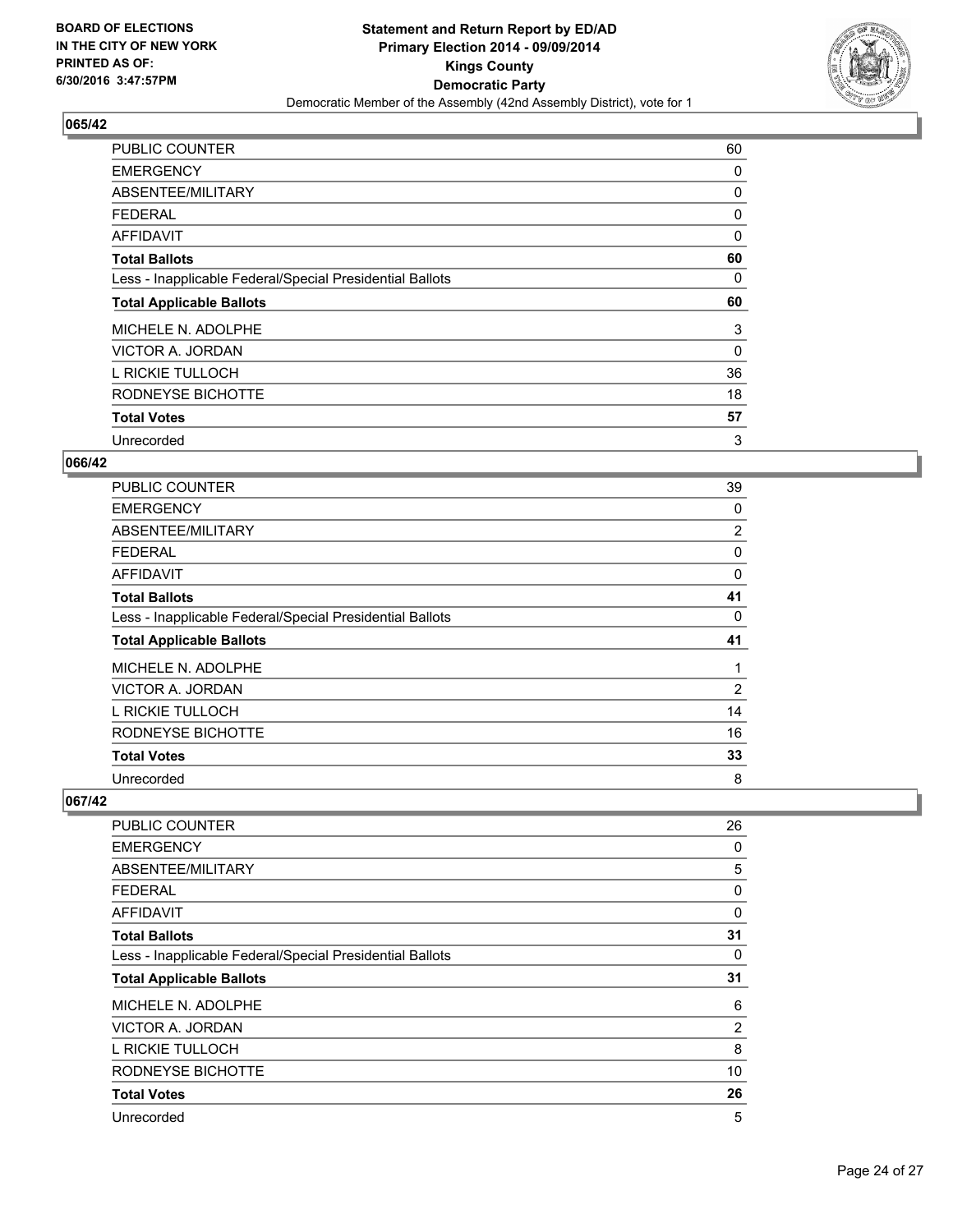

| <b>PUBLIC COUNTER</b>                                    | 51 |
|----------------------------------------------------------|----|
| <b>EMERGENCY</b>                                         | 0  |
| ABSENTEE/MILITARY                                        | 1  |
| <b>FEDERAL</b>                                           | 0  |
| AFFIDAVIT                                                | 0  |
| <b>Total Ballots</b>                                     | 52 |
| Less - Inapplicable Federal/Special Presidential Ballots | 0  |
| <b>Total Applicable Ballots</b>                          | 52 |
| MICHELE N. ADOLPHE                                       | 8  |
| VICTOR A. JORDAN                                         | 3  |
| L RICKIE TULLOCH                                         | 12 |
|                                                          |    |
| RODNEYSE BICHOTTE                                        | 23 |
| <b>Total Votes</b>                                       | 46 |

## **069/42**

| <b>PUBLIC COUNTER</b>                                    | 14 |
|----------------------------------------------------------|----|
| <b>EMERGENCY</b>                                         | 0  |
| ABSENTEE/MILITARY                                        | 0  |
| <b>FEDERAL</b>                                           | 0  |
| <b>AFFIDAVIT</b>                                         | 1  |
| <b>Total Ballots</b>                                     | 15 |
| Less - Inapplicable Federal/Special Presidential Ballots | 0  |
| <b>Total Applicable Ballots</b>                          | 15 |
| MICHELE N. ADOLPHE                                       | 2  |
| VICTOR A. JORDAN                                         | 1  |
| L RICKIE TULLOCH                                         | 4  |
| RODNEYSE BICHOTTE                                        | 5  |
| MOSHE HERZBERG (WRITE-IN)                                | 1  |
| <b>Total Votes</b>                                       | 13 |
| Unrecorded                                               | 2  |

| PUBLIC COUNTER                                           | 50 |
|----------------------------------------------------------|----|
| <b>EMERGENCY</b>                                         | 0  |
| ABSENTEE/MILITARY                                        | 1  |
| <b>FEDERAL</b>                                           | 0  |
| AFFIDAVIT                                                | 1  |
| <b>Total Ballots</b>                                     | 52 |
| Less - Inapplicable Federal/Special Presidential Ballots | 0  |
| <b>Total Applicable Ballots</b>                          | 52 |
| MICHELE N. ADOLPHE                                       | 7  |
| VICTOR A. JORDAN                                         | 3  |
| L RICKIE TULLOCH                                         | 18 |
| RODNEYSE BICHOTTE                                        | 20 |
| <b>Total Votes</b>                                       | 48 |
| Unrecorded                                               | 4  |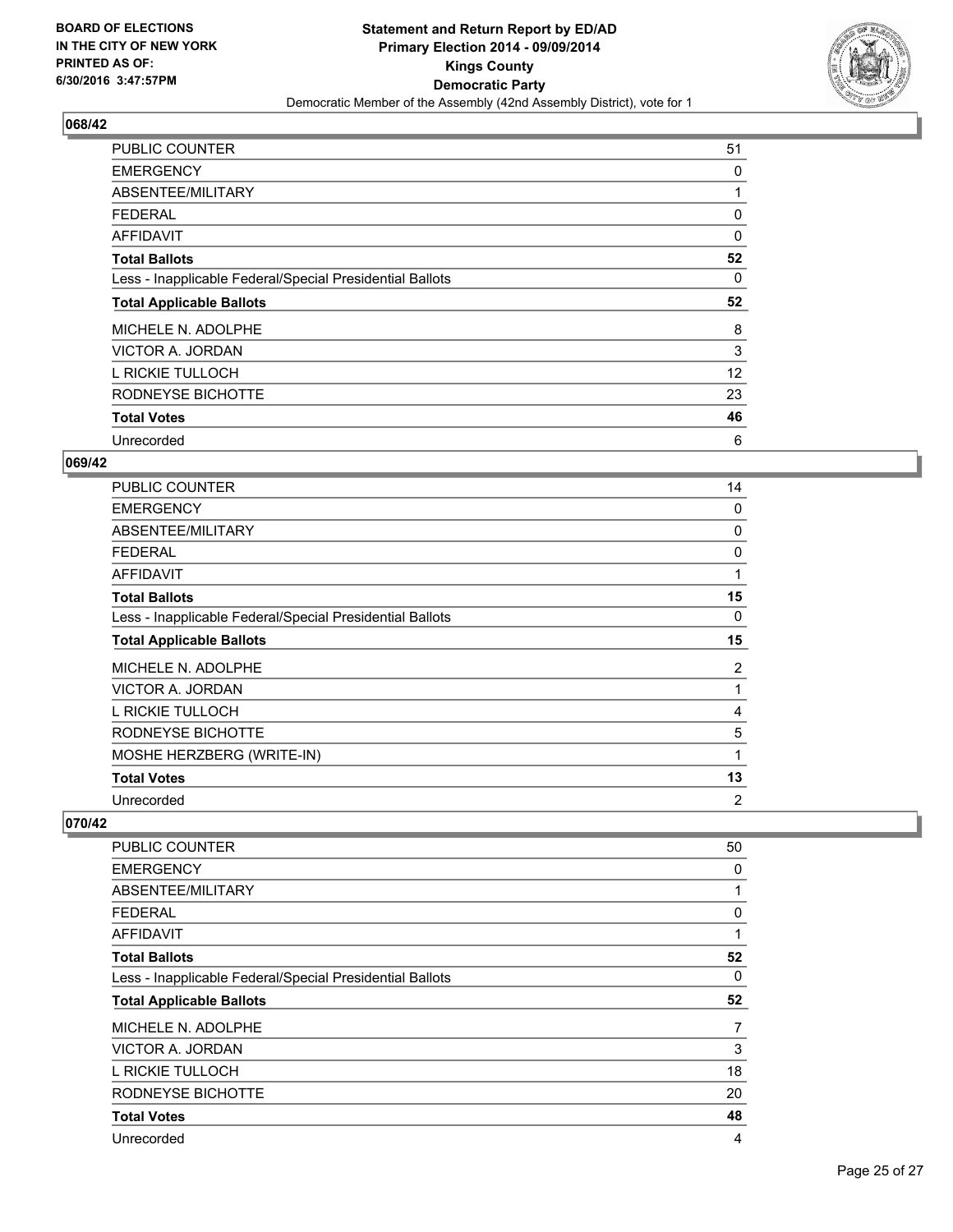

| <b>PUBLIC COUNTER</b>                                    | 63 |
|----------------------------------------------------------|----|
| <b>EMERGENCY</b>                                         | 0  |
| ABSENTEE/MILITARY                                        | 0  |
| <b>FEDERAL</b>                                           | 0  |
| <b>AFFIDAVIT</b>                                         | 0  |
| <b>Total Ballots</b>                                     | 63 |
| Less - Inapplicable Federal/Special Presidential Ballots | 0  |
| <b>Total Applicable Ballots</b>                          | 63 |
| MICHELE N. ADOLPHE                                       | 9  |
| VICTOR A. JORDAN                                         | 4  |
| L RICKIE TULLOCH                                         | 11 |
| RODNEYSE BICHOTTE                                        | 37 |
| <b>Total Votes</b>                                       | 61 |
| Unrecorded                                               | 2  |

## **072/42**

| PUBLIC COUNTER                                           | 67             |
|----------------------------------------------------------|----------------|
| <b>EMERGENCY</b>                                         | 0              |
| ABSENTEE/MILITARY                                        | $\overline{2}$ |
| FEDERAL                                                  | 0              |
| <b>AFFIDAVIT</b>                                         | 0              |
| <b>Total Ballots</b>                                     | 69             |
| Less - Inapplicable Federal/Special Presidential Ballots | 0              |
| <b>Total Applicable Ballots</b>                          | 69             |
| MICHELE N. ADOLPHE                                       | 10             |
| VICTOR A. JORDAN                                         | 5              |
| L RICKIE TULLOCH                                         | 16             |
| RODNEYSE BICHOTTE                                        | 31             |
| <b>Total Votes</b>                                       | 62             |
| Unrecorded                                               | 7              |

| <b>PUBLIC COUNTER</b>                                    | 129 |
|----------------------------------------------------------|-----|
| <b>EMERGENCY</b>                                         | 0   |
| ABSENTEE/MILITARY                                        | 1   |
| <b>FEDERAL</b>                                           | 0   |
| <b>AFFIDAVIT</b>                                         | 1   |
| <b>Total Ballots</b>                                     | 131 |
| Less - Inapplicable Federal/Special Presidential Ballots | 0   |
| <b>Total Applicable Ballots</b>                          | 131 |
| MICHELE N. ADOLPHE                                       | 20  |
| VICTOR A. JORDAN                                         | 1   |
| L RICKIE TULLOCH                                         | 19  |
| RODNEYSE BICHOTTE                                        | 84  |
| ERNEST SKINNER (WRITE-IN)                                | 1   |
| <b>Total Votes</b>                                       | 125 |
| Unrecorded                                               | 6   |